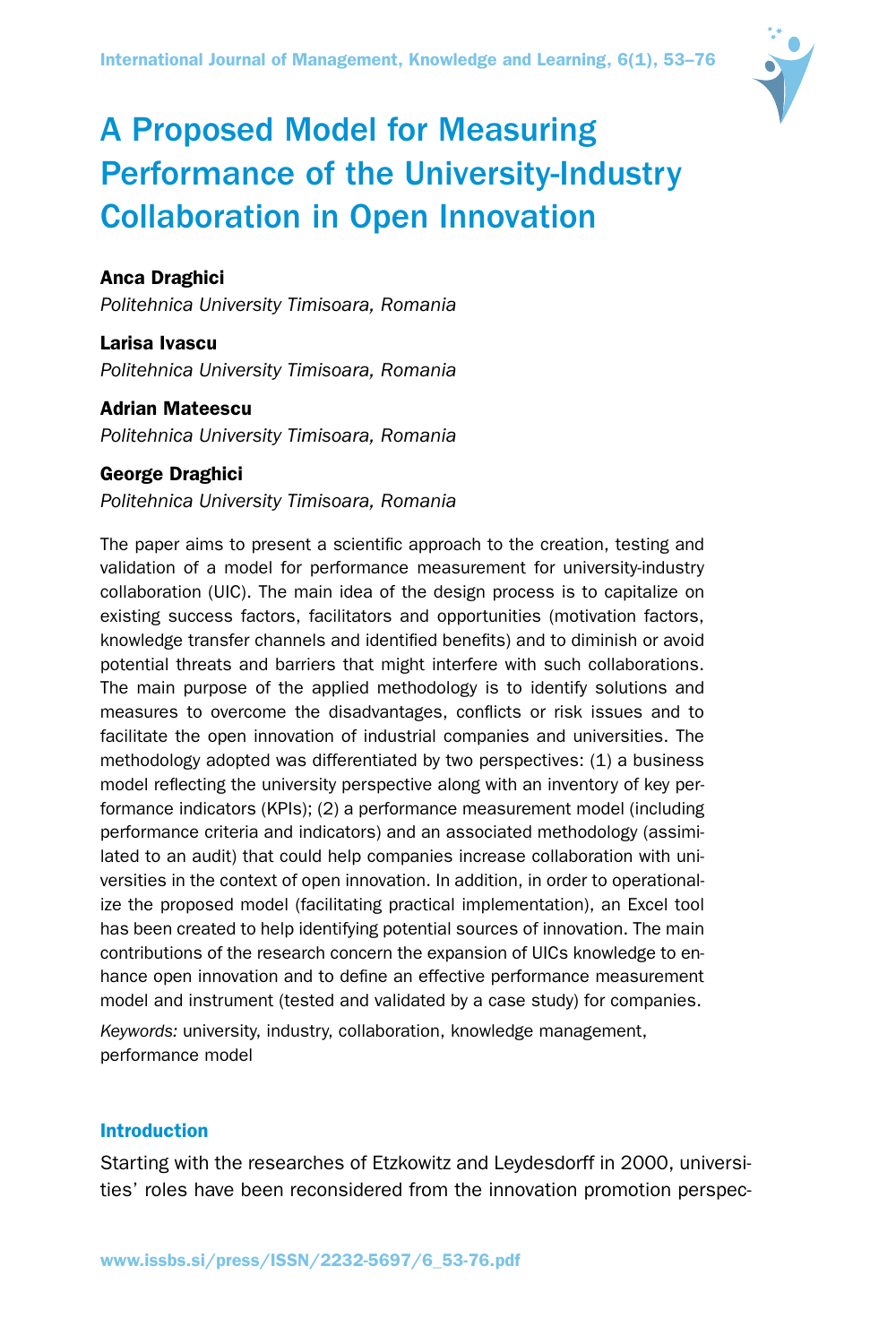tive. Researchers retain the traditional academic roles of social reproduction and extension of certified knowledge, but placed them in the broader context of a knowledge-based society. Based on tri-lateral networks and a hybrid organizations model, the Triple Helix framework of Etzkowitz and Leydesdorff underline how universities can develop their implication and contribution to local (regional) economic wealth. In this context, third mission's activities of universities are related to generation and application of knowledge outside the academic environment. This is currently a topic of growing importance in the agendas of both research and education policymakers, as well as of university administrators. Academic and scientific communities have recognized that 'universities are the fuel that propels knowledge-based economies' (Comacchio, Bonesso, & Pizzi, 2012; Perkmann & Walsh, 2009).

In the last decade, university third mission has been reconsidered in the new economic context by refining academic strategy (Laredo, 2007; Trencher, Yarime, McCormick, Doll, & Kraines, 2014; Etzkowitz & Leydesdorff, 2014). Furthermore, universities worldwide have intensified their effort in creating visible and strong achievements for their communities and society, and have thus actively participated in economic development, in addition to their own regular research and teaching achievements (Lai, 2011; Perkmann & Walsh, 2009).

This new emergent mission focused on economic development through several types of implications, such as collaborations or networks with business or industrial partners, which have been proved to be effective and efficient ways of nurture that generate mutual economic benefits (Etzkowitz & Leydesdorff, 2014). Furthermore, research and development interactions between universities and partners from the real economy 'represent the type of link by which the main influence of science on economy is carried out' (Morandi, 2011). Relevant researches have underlined a direct positive dependency between collaborating with a university and the innovation capacity of an economic entity (such as enterprises, companies or even public bodies) (Spithoven & Knockaert, 2012). University-industry collaborations (UICs) have a positive impact on universities knowledge processes development, too (Kinyata, 2014).

Despite the overall recognized role universities play as knowledge providers in order to support technological innovation (Thune, 2007; Vuola and Hameri, 2006; Ng, Lee, Foo, & Gan, 2012) and despite the positive dynamics of UICs, some challenges have been identified and they need special attention in order not to lead to conflicts among the involved actors. There are still interests' differences between universities and economic entities. These could be transferred into differences in their motivations and expectations in terms of collaboration outcomes: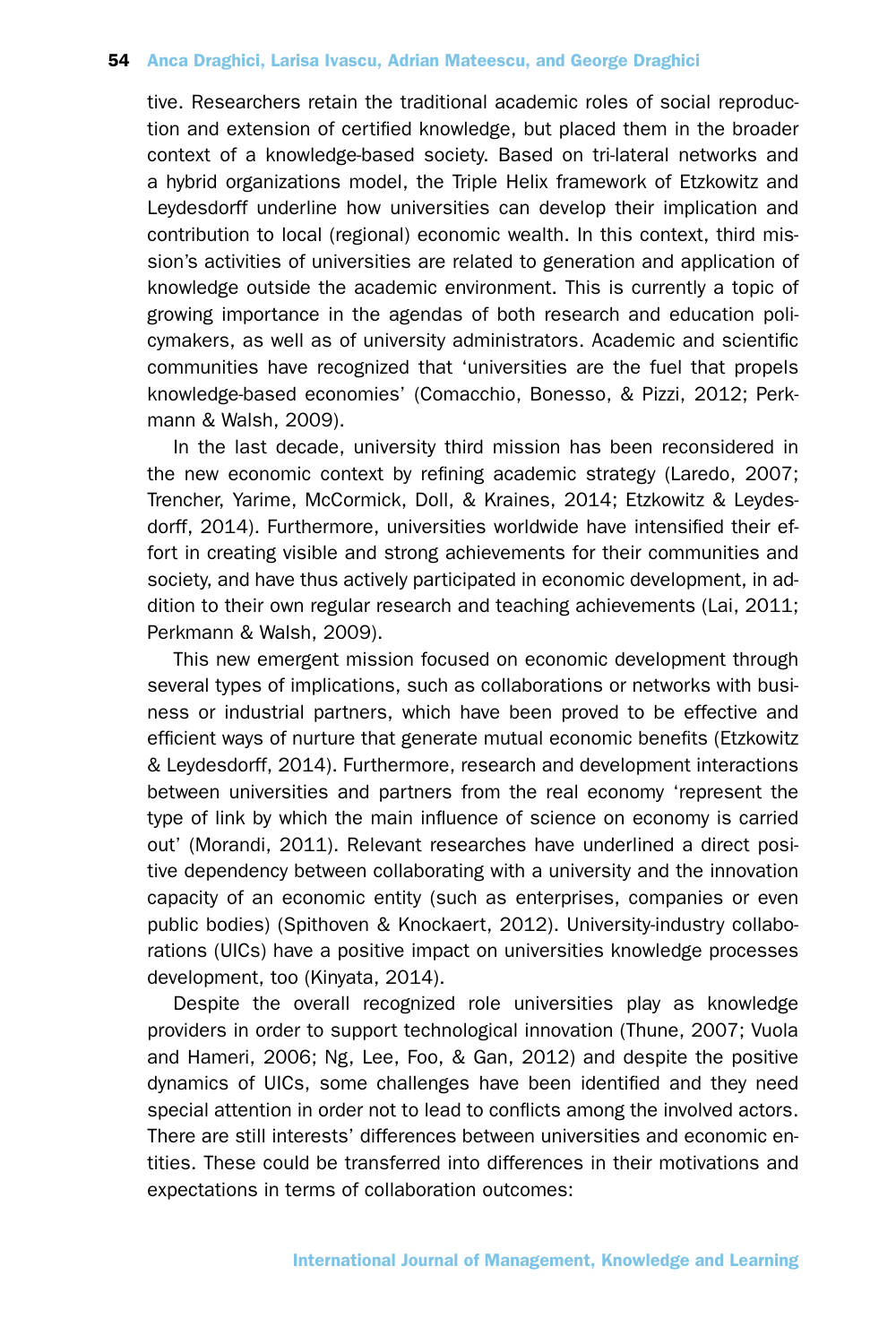- •Universities are most interested in creating knowledge that is public and accessible through publications and patents (Ahrweiler, Pyka, & Gilbert, 2011; Zukauskaite, 2012);
- Industrial entities' main objective is to generate profit by taking ownership of the economic value of new knowledge in order to achieve a high level of competitiveness (and this should be done in a short period);
- •Universities focus on long-term research based on academic objectives, whereas firms face a changing environment, which requires them to focus on shorter-term research (Lee, 2011).

The main research questions that this article addresses are related to the Romanian context of UICs development:

- How can the performance of UICs be measured and evaluated?
- Which are the particularities of UICs performance measurement by universities and enterprises?
- In both cases, which could be the relevant key KPIs that could be considered?

The paper aims to present a model for measuring the performance of UICs. The core idea of the model design is to valorise existing success factors and opportunities, and to diminish or avoid the potential threats and barriers that could interfere with collaboration. The performance-measuring model is based on the created ontology of UIC in open innovation as developed in a reference review and creative common work of a research group of experts in the context of a Romanian research and development project. The main ideas of the article refer to: (1) description of the adopted methodology and the research context; (2) description of the designed UICs ontology and the process of its testing and validation; (3) description of the performance measurement approach for UICs from the industry perspective; (4) case study for testing and validation of the theoretical researches (a pilot research).

The main innovative practical contribution of the research refers to the usefulness of the performance measurement model and tool (preliminary tested and validated), which have been proved as valuable in enabling the strategic alliance management between universities and industrial partners.

## Literature Review

## *Universities as Active Actors of Open Innovation Processes*

In the actual context of the education market dynamics, universities are more and more involved in open innovation practices in order to achieve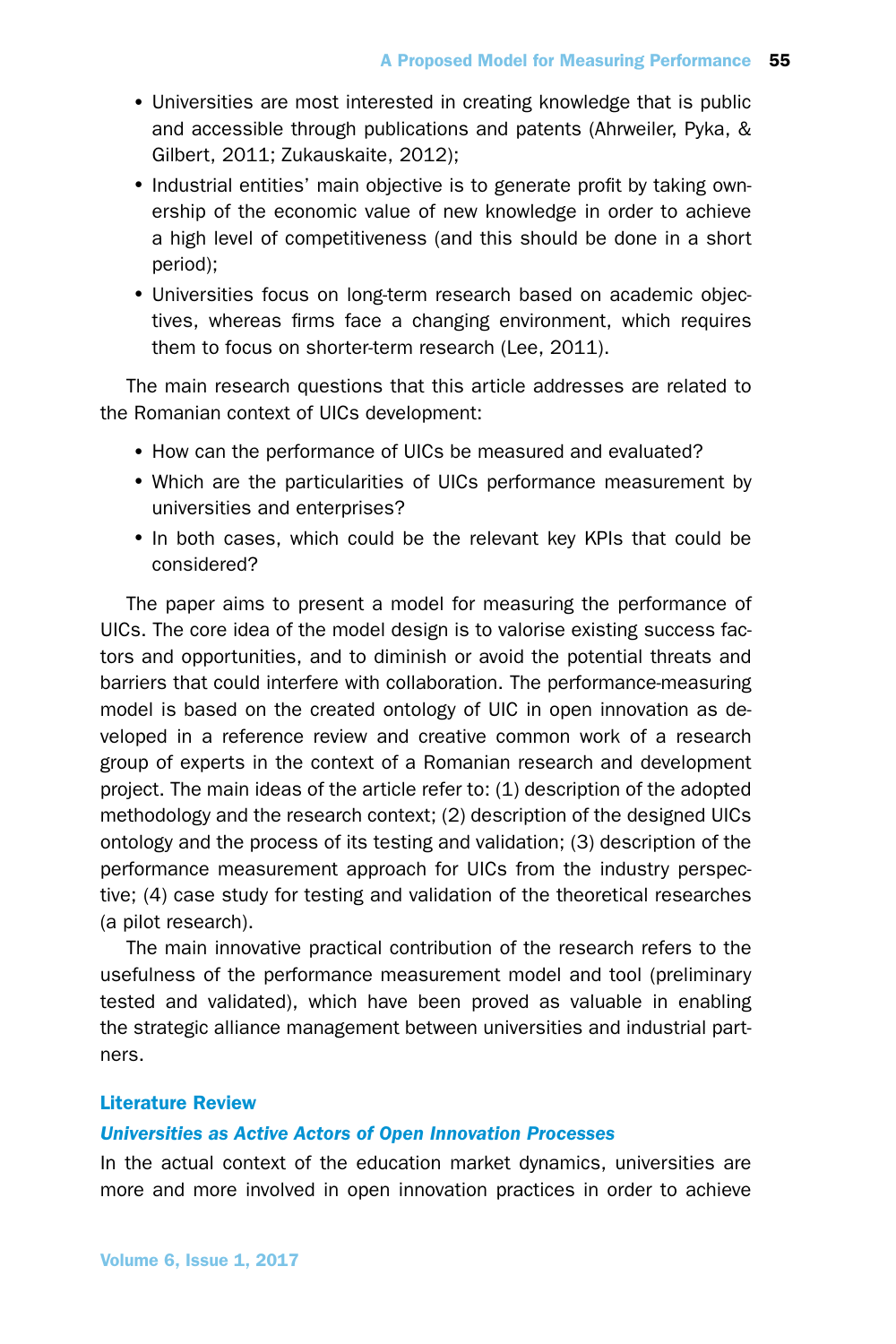their third mission. Their capabilities of building networks in research, development and innovation projects, but also their capacities to support knowledge management processes with external partners, support their initiatives in successful open innovation processes. Chesbrough (2003) recognized that universities have moved from a so-called closed innovation system to an open innovation one. Other studies have debated the university ways of implications in open innovation processes, by showing process models associated with knowledge flow between both actors (Laredo, 2003; Geuna & Muscio, 2009; Draghici, Foldvary-Schramko, & Baban, 2015).

While the term 'open' may include a number of factors as legal, economic etc., the process of supporting and encouraging networking (for innovation and creativity increasing) refers to public-private partnerships as university-industry cooperation or collaboration. Researchers and practitioners from the academia have considered this innovation context as a key element for European universities (referring to their research units). In addition, it has been underlined the fact that universities 'play a leading global role in terms of top-level scientific out-put, but lag behind in the ability of converting this strength into wealth-generating innovation' (Maassen & Stensaker, 2011).

### *Opinions on UICs Performance Measurement*

Measuring the performances of UICs was the subject of different studies from different perspective:

- The Perkmann, Neely, and Wals (2011) have underlined the motivation and benefits of firms when building alliances with universities. The subject has been present in their previous work (Perkmann & Walsh, 2009). Based on the analysis, a success map with metrics has been designed by considering relevant components of input, of processes, of output and of impact (outcomes). The proposed model included appropriate metrics for each of the component. Authors recognized the difficulties of the model application and that researchers should investigate the challenges encountered by firms in setting up and managing performance management systems;
- •Other authors have used the bibliometric approach to measure UICs performance, to demonstrate universities performance in the field (Ankrah, 2007), but this assessment model is of most interest for universities;
- •Other group of researches have developed a model based on the Balanced Scorecard for measuring the results of UICs (Flores, Al-Ashaab, & Magyar, 2009; Al-Ashaab, Flores, Doultsinou, & Magyar, 2011). This was a consequence of the idea of introducing key performance indi-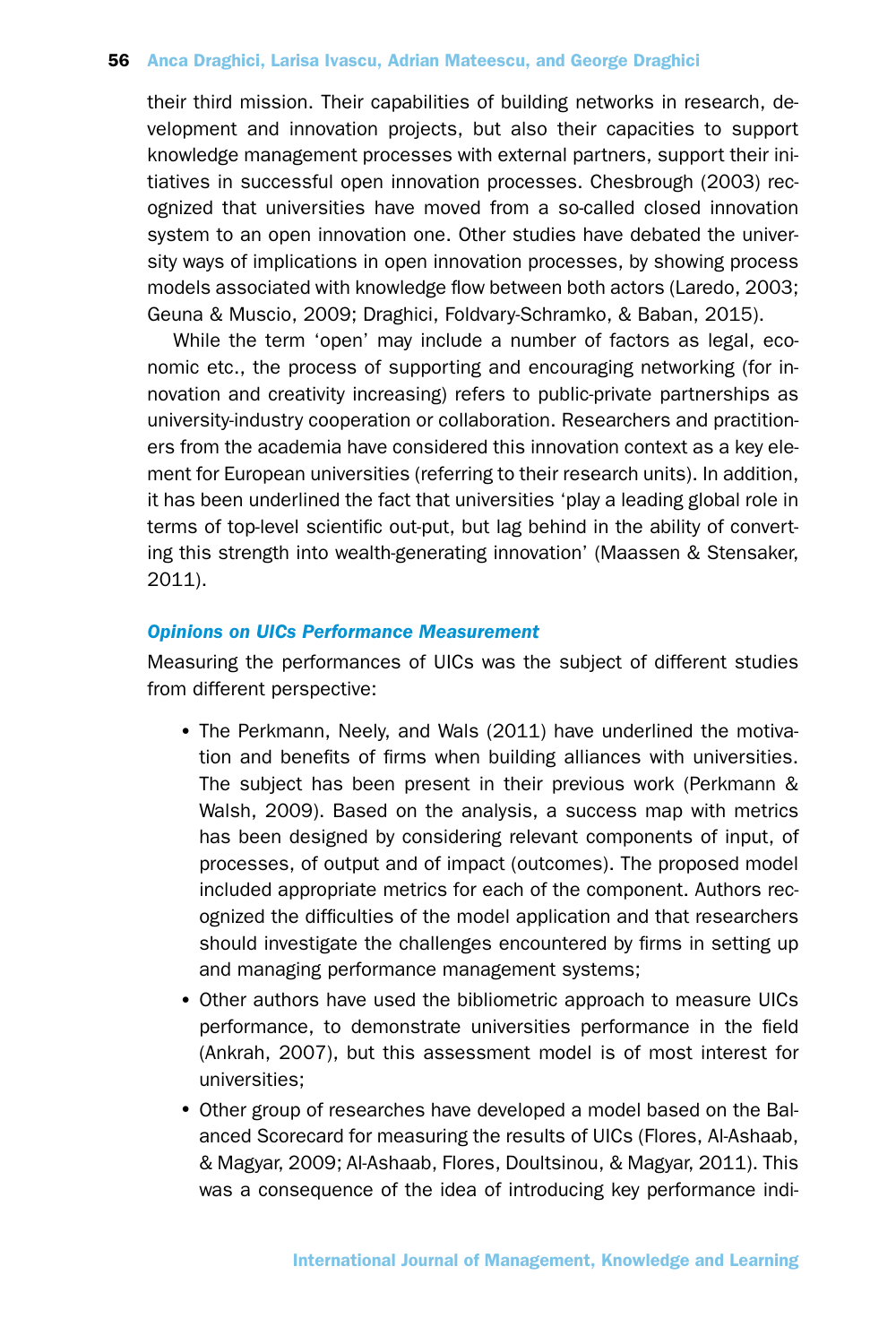cators (KPIs) for the performance measurement in the case of UICs (Lee, Lee, & Kang, 2005).

Despite the different approaches of UICs performance measurement presented in the literature, there is still a gap of knowledge. The main limits of the actual researches are related to their practical exploitation and the difficulties that may occur when a specific model should be implemented in a company engaged in open innovation processes with universities. Our research approach is focused on fulfilling this gap and overcoming these disadvantages.

# *Brief Description of the Research Context*

The context of the proposed methodology development and implementation has been defined by the national project entitled 'Knowledge Management-Based Research Concerning Industry-University Collaboration in an Open Innovation Context' (contract no. 337/2014, project code PN-II-PT-PCCA-2013-4-0616, acronym: UNIinOI). The project partnership consists of three Romanian public universities (University of Oradea, Politehnica University of Timisoara, and the Technical University of Cluj-Napoca) and a small Romanian company (EMSIL TECHTRANS Ltd.), which agreed to collaborate in order to implement an approved working plan. The project objective was to develop a procedure for nurturing an open innovation environment between universities and industrial partners, as well as to design a performance measurement model of UICs that can support industrial partners (this perspective was of main interest).

# Methodological Aspects

The adopted research approach aims at designing the performance measurement model of UICs, in particular from the perspective of the Romanian industry that needs to intensify the open innovation processes, and consists of four phases. They were inspired by the LEAD framework (Learn, Energize, Apply and Diffuse as represented in Table 1) adapted from Flores et al. (2009) and Al-Ashaab et al. (2011), and which has been proved to be a feasible approach for collaborative projects of universities with industry (the case of CEMEX – Cranfield University research project).

Each phase of the methodological approach are described in Table 2.

The definition of the UICs ontology (in phase two, ENERGISE) has been done following the next steps: (a) identification and selection of the dimensions and items to be considered; (b) documentation and debate on the items definition and their adaptation to the UICs Romanian specificity; (c) the ontology building and visualization. This stage was completed with the test and validation of the designed UICs ontology. In addition, some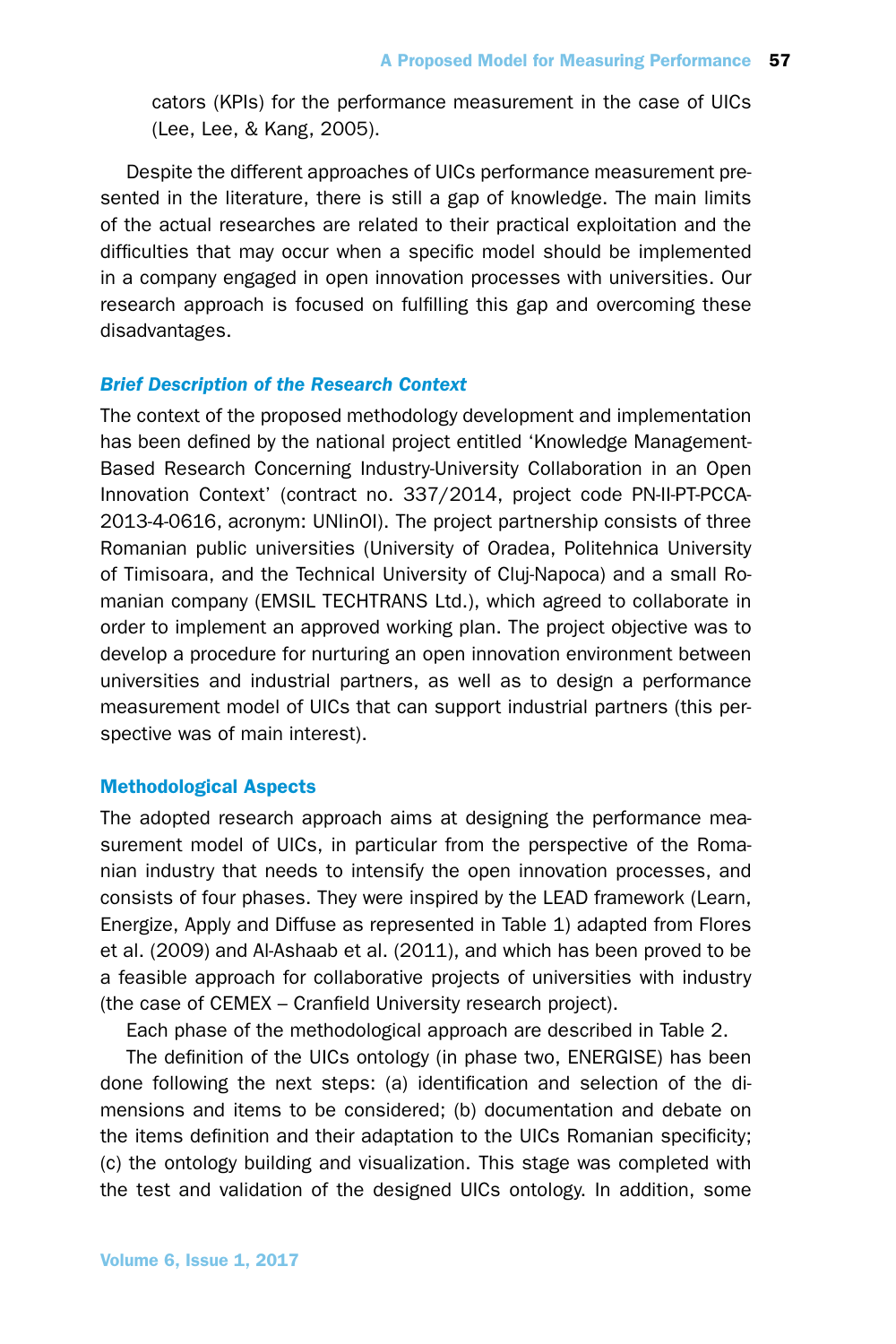| Phase 1 (2014):<br>Learn                 | Literature review on UNICs, university third mission, UNICs from<br>the university and industry perception, facts and challenges.<br>Results: Background theory and best practices of UNICs.                                                                                                                                                                    |
|------------------------------------------|-----------------------------------------------------------------------------------------------------------------------------------------------------------------------------------------------------------------------------------------------------------------------------------------------------------------------------------------------------------------|
| Phase 2 (2015):<br>Energise              | Synthesis on key aspects of Ulcs: motivation factors, barriers,<br>channels for knowledge transfer, benefits and disatvantages.<br>Buiding and visualisation of the ontology. Conducting a diagnosis<br>for UICs in the case of three Romanian universities (public).<br>Results: UICs ontology definition.                                                     |
|                                          |                                                                                                                                                                                                                                                                                                                                                                 |
| Phase 3 (2016-2017):<br>Apply (exploite) | Definition of the UNICs business model (applied for the<br>Romanian universities). Performance measurement model design<br>for the UNICs, applying in industry. Designing the associated<br>methodology for the performance measurement model<br>(procedure of practical exploitation). Results: UNIInOI BSc model<br>and methodology; test and and validation. |

|  | <b>Table 1</b> LEAD Methodology Applied in the Case of UNIinOI Project |  |  |  |
|--|------------------------------------------------------------------------|--|--|--|
|--|------------------------------------------------------------------------|--|--|--|

considerations on the business model development related to Romanian universities were included in order to better fundament phase three (APPLY) of the LEAD framework.

In the phase three of the proposed approach, six evaluation criteria were considered; for each of them, key performance indicators (KPIs) were associated. Based on these, working procedures and the UNIinOI\_BSc model for the performance measurement model were designed. For the purpose of the model's preliminary testing and validation, an UNIinOI\_BSc tool was designed (an Excel software application) that allow score calculations for each KPIs and the graphical representation of the assessment results.

After considering the research results gained by the project team in the following chapters of the article, we will present the main findings that were convergent to the design of the performance measurement model of UICs.

# The University-Industry Collaborations Ontology Designed, Testing, and Validation

# *The Design Phase*

In order to define a coherent performance measurement model of UICs, the created conditions and the environmental context of the collaborative and creative work between universities and industrial partners were investigated. The UICs ontology definition is based on this preliminary investigation.

The established framework consists of five dimensions described by 30 relevant items, which have been defined for suitable ontology exploitation (transformed and assimilated with an evaluation model of the universities capacity to collaborate with industrial or business partners). The main is-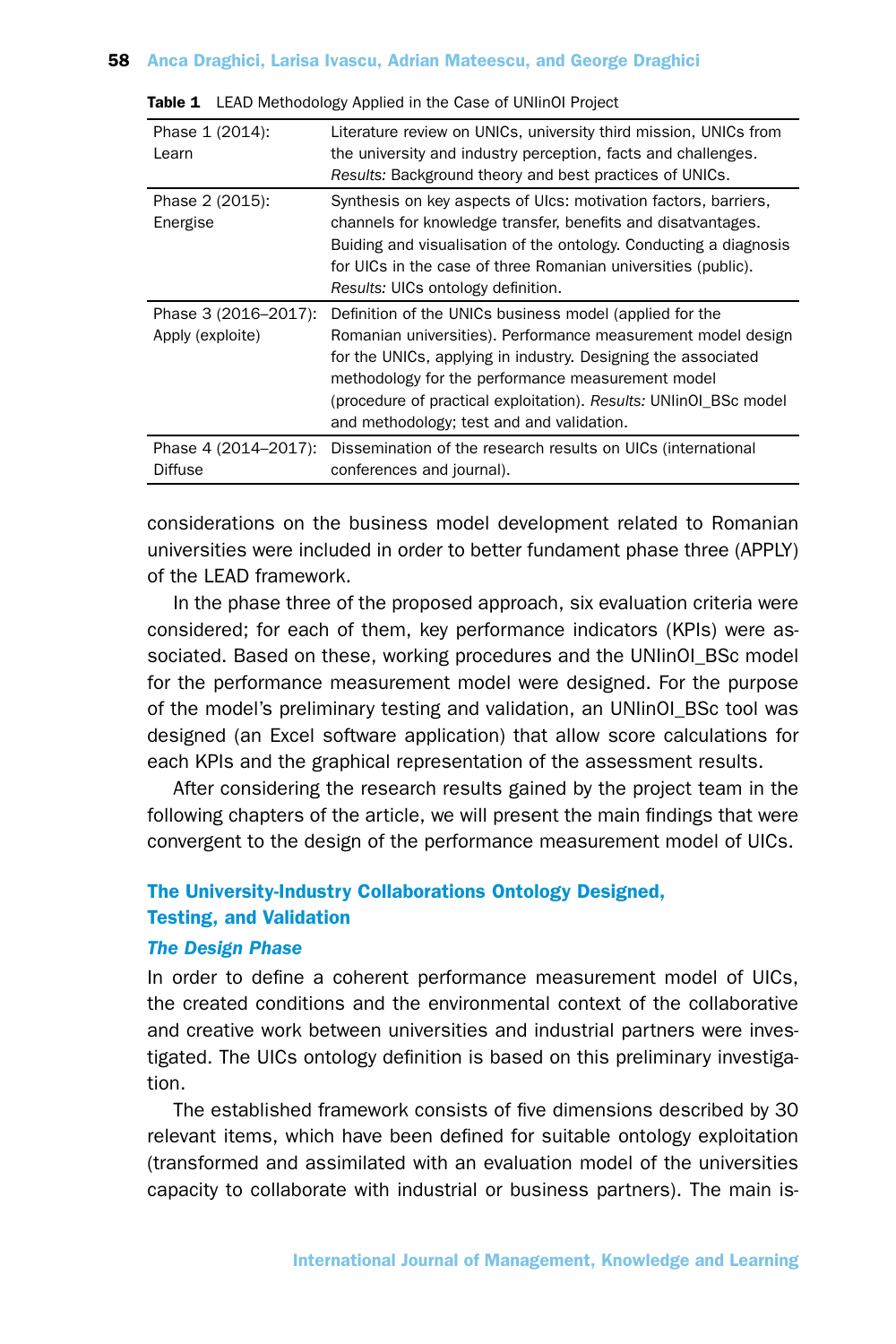sues for the characterization of ontology dimensions were inspired mainly by the previous work of Ankrah (2007). Furthermore, the early research results of the UNIinOI project's team, were considered in defining the ontology, while analysing the knowledge transfer processes in the context of UICs (Draghici et al., 2015; Draghici, Baban, Ivascu, & Gaureanu, 2016; Ivascu, Cirjaliu, & Draghici, 2016).

The integration of relevant research results from the literature and their adaptation to the concrete situation of UICs in Romania were conducted within the definition of UICs ontology dimensions together with their representation as a hieratical structure (Table 1).

Based on Ankrah (2007), Van de Vrande, de Jong, Vanhaverbeke, and De Rochemont (2009), Padilla-Melendez and Garrido-Moreno (2012), Draghici et al. (2015), Draghici et al. (2016) and Ivascu et al. (2016), the following items were considered for the first dimension 'motivation factors:'

- 1. Industrial partner has no expertise in the research field;
- 2. Industrial partner has no resources for research activities in the field;
- 3. Industrial partner has identified a potential benefit by implementing or adopting a different approach;
- 4. The opportunity of adopting a multidisciplinary approach is associated with big success;
- 5. University intellectual property rights needs industrial valorisation;
- 6. Incomes increasing through the facilitation of open innovation processes in UICs;
- 7. Industrial partner can get considerable cost reduction related to research and development;
- 8. Both partners reputation assure successful results of UICs.

For the 'barriers' dimension of UICs there the previous researches of Van der Meer (2009), Bruneel, d'Este, and Salter (2010), Howells, Ramlogan, and Cheng (2012), Draghici et al. (2015), Draghici et al. (2016) and Ivascu et al. (2016) were considered. In this case, the main items of characterization were:

- 1. Weaknesses in relevant partners' identification, selection and recruiting;
- 2. Weakness in contractual negotiation;
- 3. Weaknesses in issues regarding the project management in UICs;
- 4. Weaknesses regarding the communication process between partners of the UICs for open innovation processes development;
- 5. Weaknesses in time management;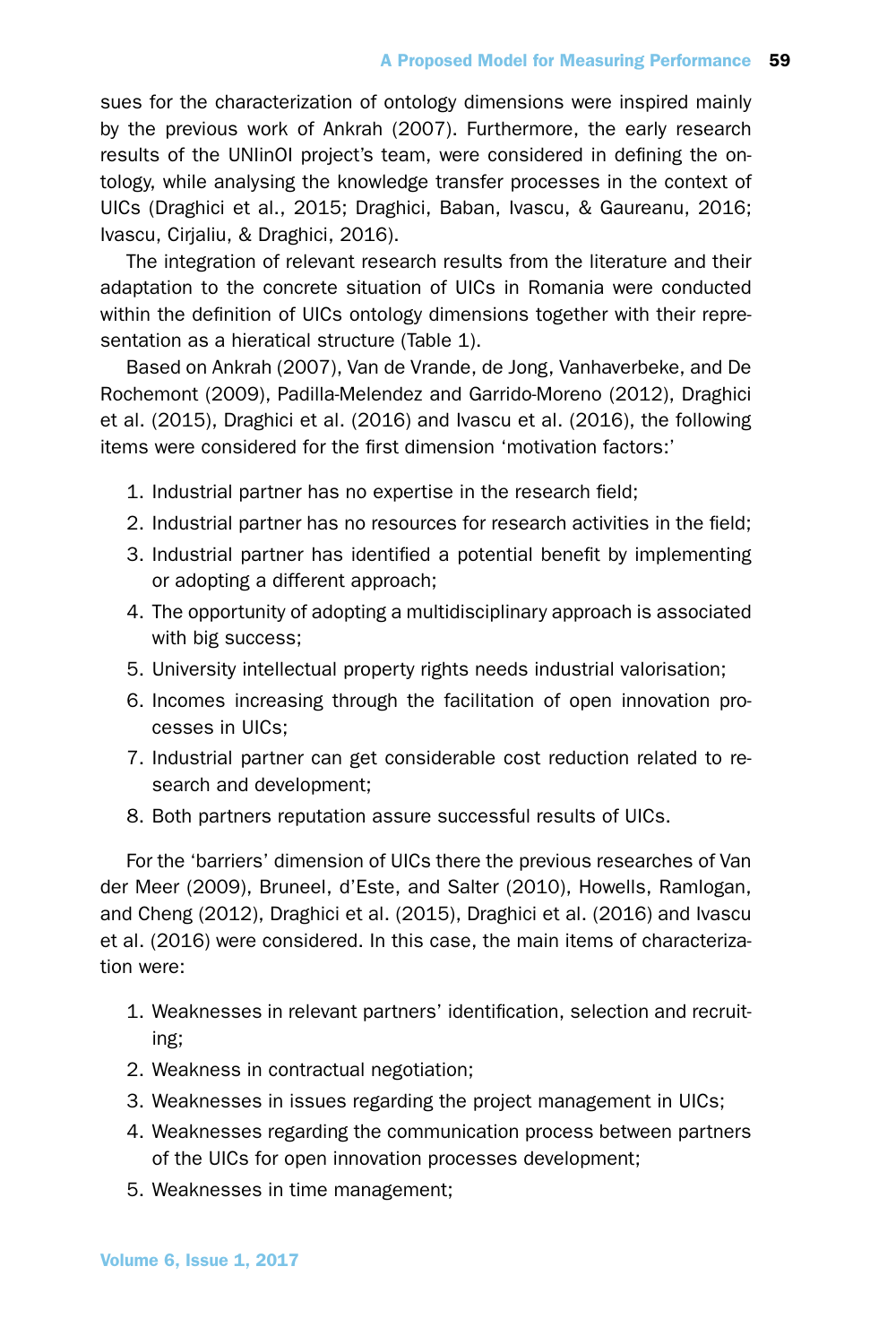- 6. Technical capabilities weaknesses of the selected teams involved in the UIC;
- 7. Weaknesses of the cost management strategy;
- 8. Weaknesses regarding intellectual property management associated with the innovation transfer between partners involved in the UIC.

Another dimension of ontology are the 'channels of the knowledge transfer' and it was defined by considering the research results of Van der Meer (2009), Alexander and Martin (2013), Draghici et al. (2015), Draghici et al. (2016) and Ivascu et al. (2016). The items of characterization in this case are:

- 1. Publications of all types;
- 2. Face-to-face meetings and networking activities between partners involved in UIC;
- 3. Mobility and employability availabilities;
- 4. Collaborative research during the UIC's contract development;
- 5. Activities of continuing education or lifelong learning supported in by UIC;
- 6. Intellectual property products;
- 7. Other dissemination activities and products share between UIC partners and using different environments (off-line, on-line).

The dimension 'benefits' of UICs has been described using the findings of Ankrah (2007), Draghici et al. (2015), Draghici et al. (2016) and Ivascu et al. (2016). The characterization items refers to the following aspects:

- 1. Institutional or organizational benefits of both actors involved in UIC;
- 2. Economic benefits (improvement of economic indicators);
- 3. Social benefits.

For the 'disadvantages' dimension of the ontology, the research results of Ankrah (2007), Draghici et al. (2015), Draghici et al. (2016) and Ivascu et al. (2016) were considered, and the items of characterization were:

- 1. Deviations from the initial objective of the collaboration or project or contract (more often delays generated by unpredictable situations or aspects that may occur);
- 2. Quality problems (UIC do not meet industrial requirements);
- 3. Conflicts or misunderstandings that may occur between UICs' partners;
- 4. Appearances and development of risks that were not estimated or were badly managed.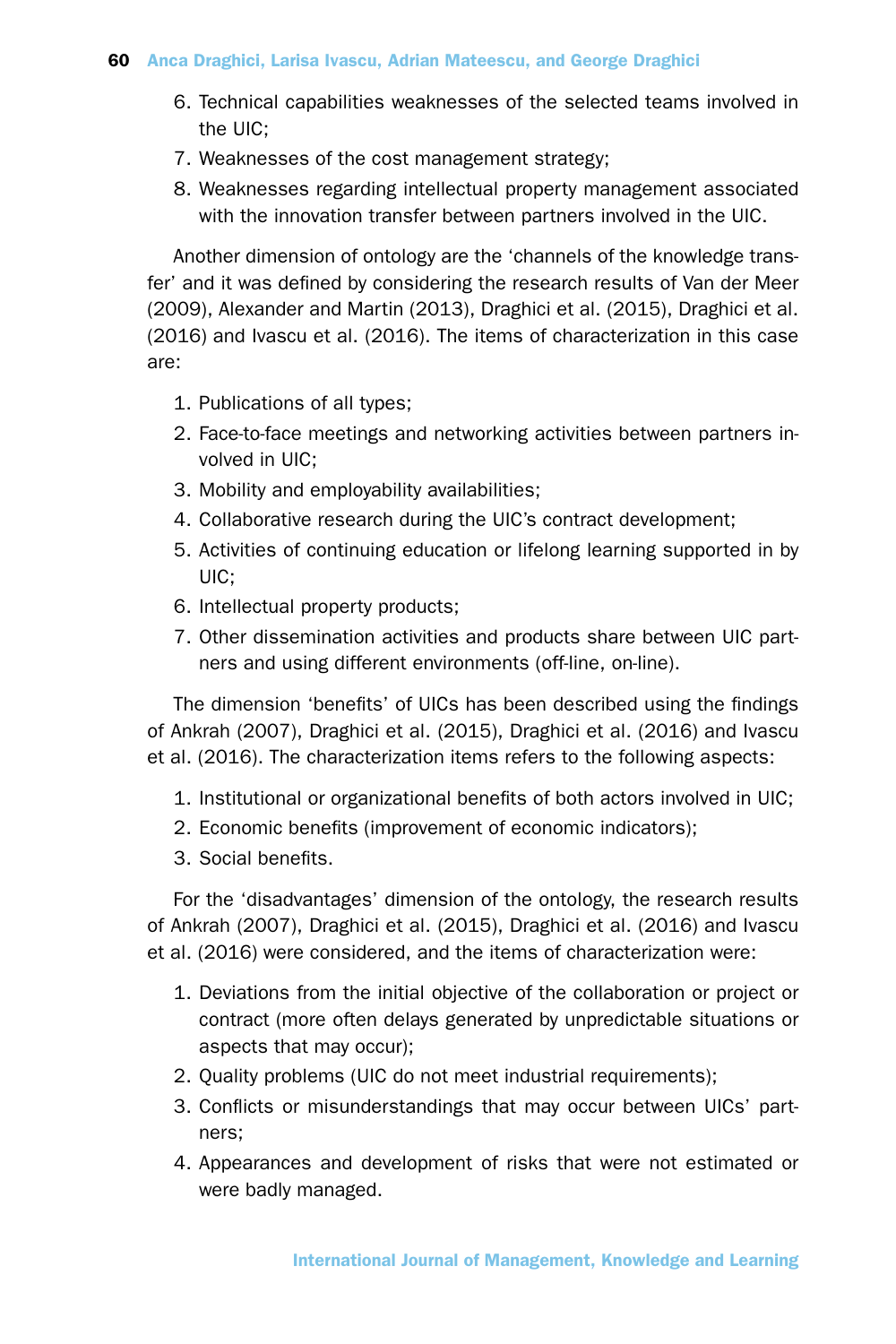The creative work developed in a collaborative manner by the specialists from the three Romania universities and partners in the UNIinOI project have led to the UICs ontology configuration. Based on partner experiences and expertise in UICs, the ontology was used as a basis for the definition of the evaluation approach regarding the actual state of involvement by Romanian universities in collaborative projects or contracts with actors from the business environment (particularly with industrial actors). In order to achieve this task, several face-to-face and virtual sessions were developed between partners from December 2014 until December 2015. The UICs ontology versions' visualization were done using the facilities of the Mind-Manager software tool (www.mindjet.com). This has been a useful tool to support the collaborative design sessions between partners, as well as for the graphical modelling (Table 2).

## *The UICs Ontology Test and Validation*

The designed UICs ontology dimensions and items were used for the implementation of a survey scenario in order to test and validate the preliminary research results. The ontology items were transformed into questions that defined a proposed questionnaire in order to characterize the main dimensions of the UICs. The designed questionnaire allowed the collection of responses related to each dimension and item; the respondents' opinions or perceptions (answers) were evaluated based on the Likert scale with 5 points (1, totally disagree/unimportant, . . . 5, totally agree/very important).

The dimensions considered for the analysis, together with their items for characterization, were codified as shown in Table 1. In addition, a mathematical model was established for the related scores calculation: scores related to the D1, D2, D3, D4 and D5 dimensions and for the total score (T). In the case of dimension D3 'channels for knowledge transfer,' an open question was included that was not considered for the mathematical approach. Finally, the developed model for the evaluation of the UICs consisted of five dimensions and 29 related items.

Answers of the applied survey were collected through face-to-face meetings with Romanian researchers (managers from different levels of the research domain and research staff were subjects of the survey) who belonged to three research communities within three Romanian public universities involved in the UNIinOI project. The collected responses were processed (using Excel software facilities) by the responsible person of each university and the global research results determined the UICs foot print (radar graphic).

The testing and validation approach of the designed ontology benefited from the support of the research communities from the following Romanian universities: Politehnica University of Timisoara (UPT), University of Oradea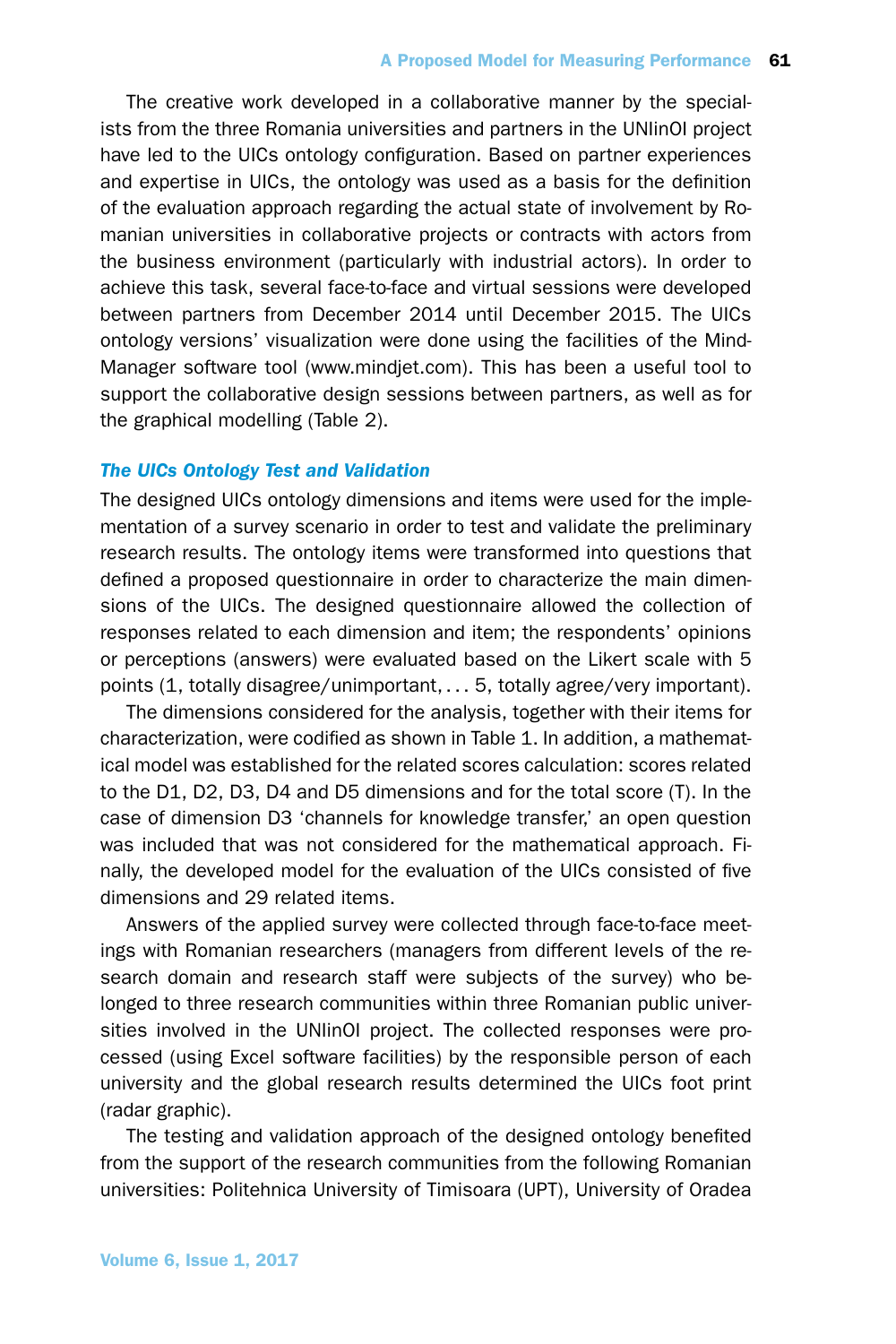| Motivational<br>factors                      | Industrial partner has no expertise in the R&D field.<br>Industrial partner has no resources for the R&D activities in the field.<br>Industrial partner has to identify a potential benefit by<br>implementing/adopting a different approach.<br>The opportunity of adopting a multidisciplinary approach that conduct<br>to a successful solution.<br>University intellectual property rights needs.<br>Incomes increasing (facilitates open innovation processes between partners).<br>Cost reduction.<br>Partners reputation. |
|----------------------------------------------|----------------------------------------------------------------------------------------------------------------------------------------------------------------------------------------------------------------------------------------------------------------------------------------------------------------------------------------------------------------------------------------------------------------------------------------------------------------------------------------------------------------------------------|
| Barriers                                     | Identification of relevant partners.<br>Contractual negotiation.<br>Project management issues.<br>Communication process for open innovation between partners involved<br>in the collaboration.<br>Time management.<br>Technical capabilities of the selected teams (involved in the collaboration).<br>Cost strategies.<br>Intellectual property management (rights, patents, licences and access<br>mechanisms).                                                                                                                |
| Channels<br>for the<br>knowledge<br>transfer | Publications.<br>Participation in face-to-face meetings and networking activities.<br>Mobility and employability availabilities.<br>Collaborative research developed during research and consulting contract.<br>Continuing education and lifelong learning.<br>Intellectual property.                                                                                                                                                                                                                                           |
| <b>Benefits</b>                              | Institutional benefits.<br>Economic benefits.<br>Social benefits.                                                                                                                                                                                                                                                                                                                                                                                                                                                                |
| Disadvan-<br>tages                           | Deviation from the initial objective of the collaboration (project, contract).<br>Quality problems.<br>Conflicts.<br>Risks.                                                                                                                                                                                                                                                                                                                                                                                                      |

Table 2 The UICs Ontology General Overview

(UO) and Technical University of Cluj-Napoca (UTCluj). The research sample consisted of researchers from those three universities and the questionnaires were collected from September 2015 until November 2015, using face-to-face meetings. Table 2 presents the research results gained after the fill-up questionnaires were processed, for each university. In Table 3 the UICs foot print graphs are presented for each university involved in the research together with the ideal profile (maximum score achieved for each considered dimensions).

The research results (Table 2) shown similar opinions and attitudes of the respondents from each university related to UICs. The Total/university (3.55, 3.68, and 3.59) scores demonstrate that existing collaborations are developed with difficulties in the field of knowledge and innovation trans-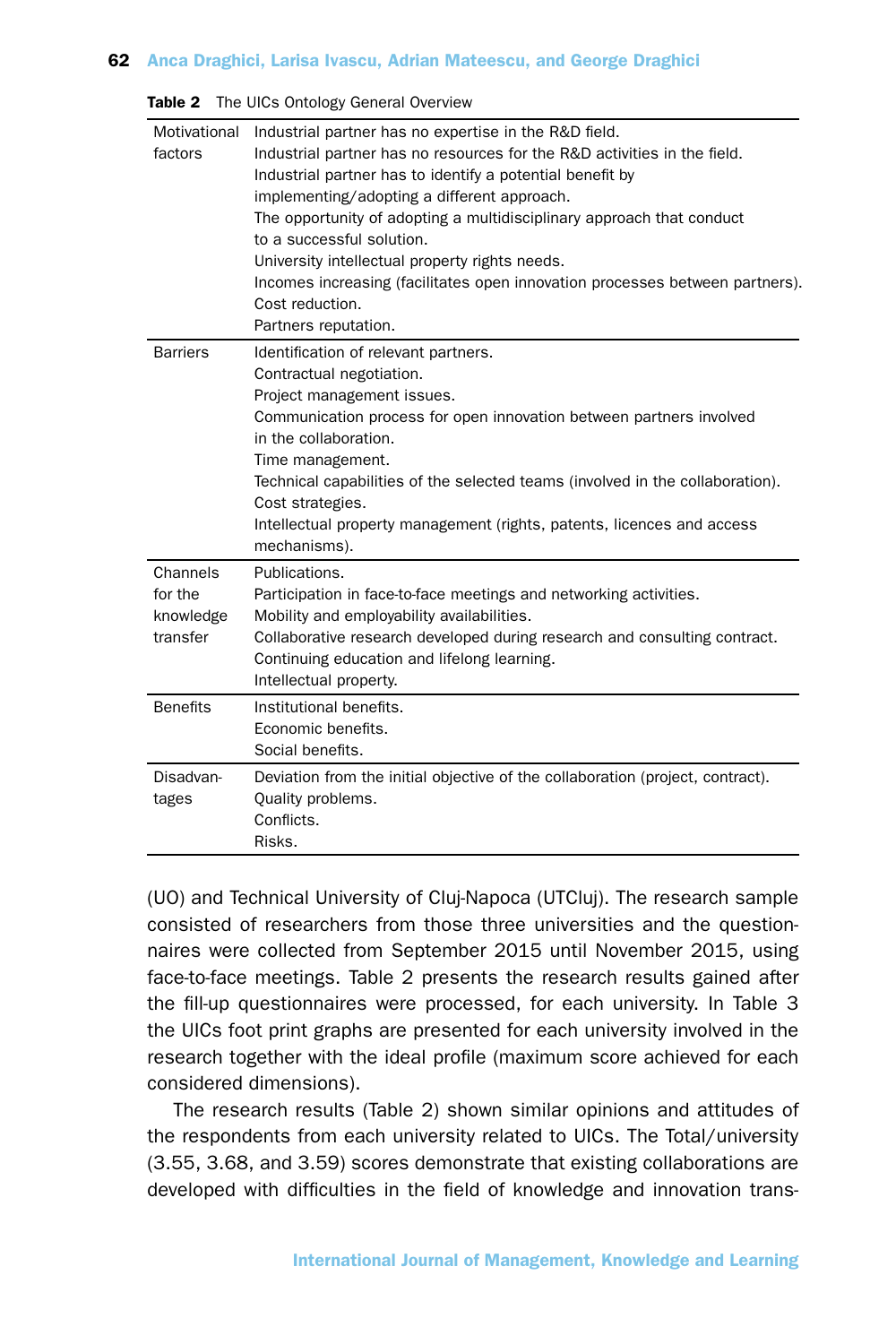| Code           | Dimension             | Score/item/dimensions' score                                                                                                                                               |             |
|----------------|-----------------------|----------------------------------------------------------------------------------------------------------------------------------------------------------------------------|-------------|
| D1             | Motivation<br>factors | $X_1 = (1x_1 + 2x_2 + 3x_3 + 4x_4 + 5x_5)/5$ , $i = 1,,8$<br>$D1 = (\sum X_i)/8, i = 1, , 8$                                                                               | (1)<br>(2)  |
|                |                       | $X_1X_8$ – absolute value of the score by each item<br>$x_1x_5$ – number of responses related to the Likert scale points                                                   |             |
| D <sub>2</sub> | <b>Barriers</b>       | $X_1 = (1x_1 + 2x_2 + 3x_3 + 4x_4 + 5x_5)/5$ , $i = 1, , 8$<br>$D2 = (\sum X_i)/8, i = 1, , 8$                                                                             | (3)<br>(4)  |
|                |                       | $X_1X_8$ – absolute value of the score by each item<br>$x_1x_5$ – number of responses related to the Likert scale points                                                   |             |
| D <sub>3</sub> | Channels<br>for the   | $X_1 = (1x_1 + 2x_2 + 3x_3 + 4x_4 + 5x_5)/5$ . $i = 1,,6$<br>$D3 = (\sum X_i)/6$ , $i = 1, , 6$                                                                            | (5)<br>(6)  |
|                | knowledge<br>transfer | $X_1X_6$ – absolute value of the score by each item ( $X_7$ was<br>transformed into an open question)<br>$x_1x_5$ – number of responses related to the Likert scale points |             |
| D4             | <b>Benefits</b>       | $X_1 = (1x_1 + 2x_2 + 3x_3 + 4x_4 + 5x_5)/5$ . $i = 1,,3$<br>$D4 = (\sum X_i)/3, i = 1, , 3$                                                                               | (7)<br>(8)  |
|                |                       | $X_1X_3$ – absolute value of the score by each item<br>$x_1x_5$ – number of responses related to the Likert scale points                                                   |             |
| D5             | Disadvan-<br>tages    | $X_1 = (1x_1 + 2x_2 + 3x_3 + 4x_4 + 5x_5)/5$ , $i = 1,, 4$<br>$D5 = (\sum X_i)/4, i = 1, , 4$                                                                              | (9)<br>(10) |
|                |                       | $X_1X_4$ – absolute value of the score by each item<br>$x_1x_5$ – number of responses related to the Likert scale points                                                   |             |
| T              |                       | Total score $T = (D1 + D2 + D3 + D4 + D5)/5$                                                                                                                               | (11)        |

Table 3 The Mathematical Model Adopted for the UICs Foot Print Determination

Table 4 Research Results on Testing and Validation of UICs Ontology

| UPT (212 subjects)                                   | UO (154 subjects)       | UTCluj (232 subjects)      |  |  |
|------------------------------------------------------|-------------------------|----------------------------|--|--|
| $D1 = 3.784788$                                      | $D1 = 3.857955$         | $D1 = 3.745151$            |  |  |
| $D2 = 3.898585$                                      | $D2 = 4.112825$         | $D2 = 3.967134$            |  |  |
| $D3 = 3.242138$                                      | $D3 = 3.494589$         | $D3 = 3.41822$             |  |  |
| $D4 = 3.281447$                                      | $D4 = 3.500000$         | $D4 = 3.346264$            |  |  |
| $D5 = 3.542453$                                      | $D5 = 3.435065$         | $D5 = 3.479526$            |  |  |
| $T_{IIPT} = 3.55$                                    | $T_{\text{LID}} = 3.68$ | $T_{\text{UTClui}} = 3.59$ |  |  |
| Global score: $T_{\text{global}} = 3.61$ (of max. 5) |                         |                            |  |  |
|                                                      |                         |                            |  |  |

fer. The research has identified that Romanian universities do not have a coherent business model (definition, implementation in relation with their strategy and the national, regional strategy for research and development) for their collaboration with industrial actors and this is a top management problem. According to the answers given by the university researchers, it was observed that they understand well the D2 'barriers' dimension of the UICs (the scores calculated for D2 are near the value 4, in the case of all investigated universities). According to the average profile determined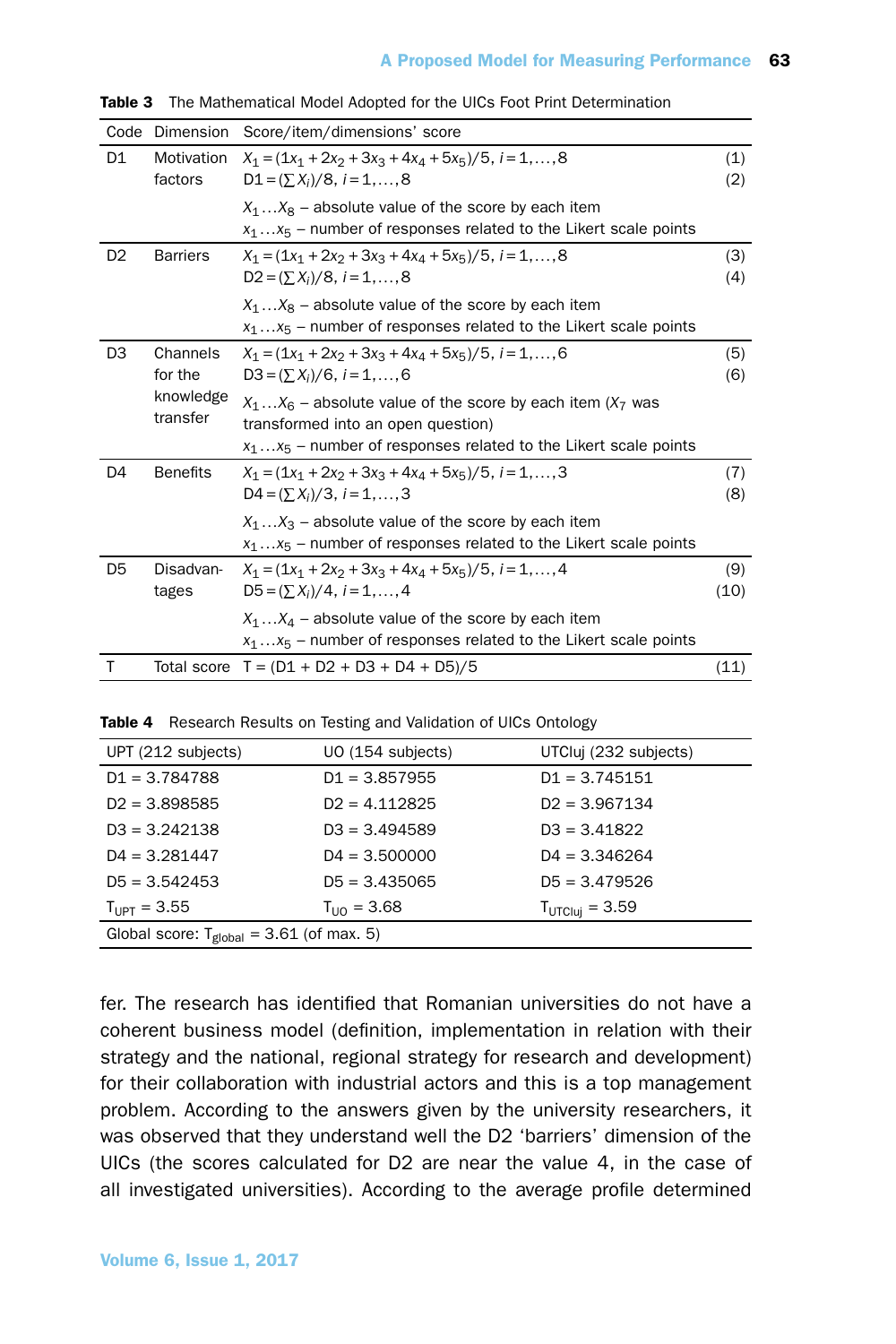for the three universities, low scores were observed for the 'channels for the knowledge management transfer' ( $D3 = 3.38$ ) and the 'benefits' ( $D4 =$ 3.38) dimensions, and the general causes could be similar to those presented above (missing a business model and a coherent strategy for UICs). In the project context, additional conclusions were elaborated per each university in order to explain the lower scores value for some dimensions (in rapport with the maximum score 5, which reflects a perfect collaboration of the university with industrial partners).

## The Performance Measurement Model

#### *Debate on the University Business Model for Intensifying UICs*

In general, the success of the university system has been built on the trust the community has in universities mostly because of the high quality didactical and scientific processes that they deliver; reputation has always spurred competition between institutions. Both quality and trust grew in large part due to universities' historic independence from business and government in relation to teaching and research (Mitchell, 2015).

The literature is weak in presenting how universities should design their business model, but some trends are being debated around the ideas of Entrepreneurship University, university focusing on sustainability, on-line university, and smart or smarter university.

On the other hand, the university business model design could be similar to the case of a company, but the actual trends of the concept have to be considered. By synthesizing the business model literature, Brad and Brad (2016) have formulated a new representation of the business model, one that is linked to a business strategy and offers quantitative measures of its value. The proposed model by Brad & Brad (2016) considers two type of values, which can be adapted to universities also:

- The one for customers, as students, business partners and communities in the universities case (the reason for going on the market as high prestige organizations), and
- The one for shareholders, assimilated with different national agencies or policy makers in the case of the Romanian higher education system (which determines and motivates the academic business running).

'Both types of value are strongly linked to a business vision, which at its turn is linked both to a differentiation strategy and a development strategy. In the proposed innovative business model, key resources are mainly responsible for customer value creation, whereas key processes are mainly responsible for shareholders value creation. Key processes are strongly influenced by key resources, and the development strategy is influenced by a differentiation strategy' (Brad & Brad, 2016).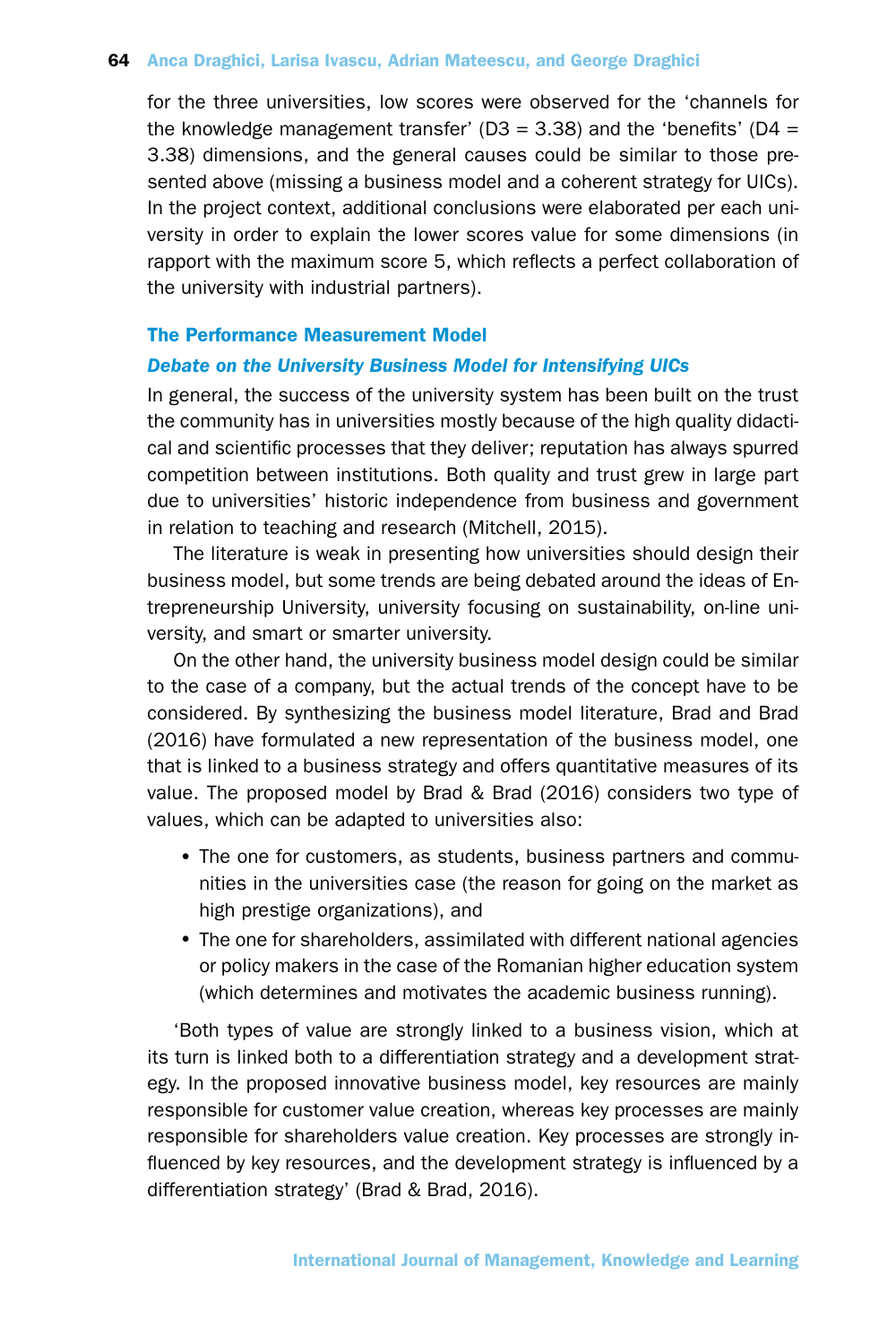Because Romanian universities do not have a well established business model that facilitates and strongly supports UICs, preliminary researches were focused on discovering the key areas that are used to support UICs (more efficient and effective), by considering the values described above. From the results of several cross-case analysis (done during focus group meetings with researchers of the three Romanian universities), it was concluded that a business model for effective collaboration should consider six key areas (Draghici et al., 2016):

- •A well-established research structure (in the university) that supports efficiently the administrative activities related to the research projects. Romanian university research centers and transfer of innovation centers do not have financial autonomy;
- •Providing high quality project management, particularly with regard to objective setting, progress monitoring and effective communication;
- •Understanding (maintain contact) the specifics of the UICs' economic and social environment. The administrative staff of universities supporting the research project development should identify trends and specifics of the activity (e. g. by using alumni) together with priorities and requirements in order to satisfy industry specific requirements;
- Develop new partnerships and nurture the existing ones by valorising funding opportunities. Factors such as trust, commitment and continuity of high experienced human resources have been shown to be of maximum importance for the collaboration success;
- Nurture the organizational culture that recognized the power of research and its benefits for the industry. This could be a veritable 'weapon' for the continuous development of human resources, which could positively impact the university reputation;
- •Establish a coherent strategy of research activity dissemination (with high impact) and support marketing activities associated with this.

Partially these key areas are well-defined and functioning properly in Romanian universities. In addition, KPIs of the UICs are defined in order to assess the university research performance, each year. Their definition is based on legal provisions regarding the minimum standards for professors and associate professors positions, as well as the quality standards regarding the development of the study programs. These KPIs can be summarized as following:

1. KPI related to research and innovation projects, consultancy or technical services provision: (a) No. of industrial partners per year; (b) Length of industrial partnership/relationship; (c) No. of UIC projects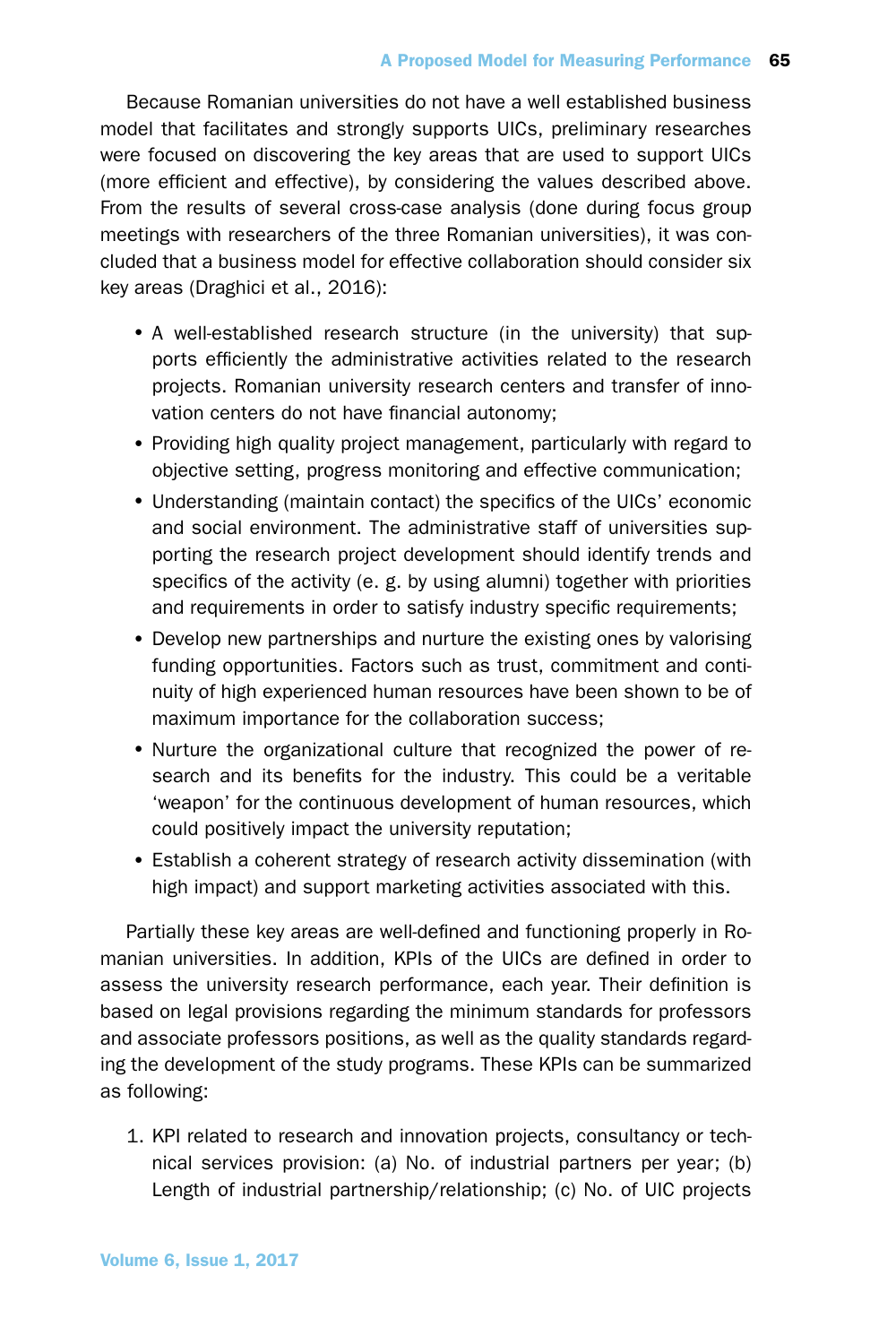per year; (d) Total value of the UICs projects per year; (e) Total investments in infrastructure development and maintenance; (f) No. of new product/services created by UICs; (g) No. of new processes created by UICs; (h) No of university researchers involved in UICs; (i) No. of PhD students from industry; (j) Technology transfer mechanism supported each year (total grant given by industry);

- 2. KPI related to education: (a) No. of new created facilities for education per year; (b) Total value of the industry investment for students' education (facilities for education); (c) No. of students' internships supported by the industry; (d) No. of students' placements (on-the-job training); (e) No. of students' examinations regarding their scholastic achievement; (f) No. of invited seminars, demonstrations developed by industrials representatives; (g) No. of best/talent students rewards; (h) Total value of the grants supporting best/talent students (rewards);
- 3. KPI for university prestige: (a) No. of papers (only papers having common authors from university and industry or having mention to a company name in the acknowledgement); (b) No. of patents, invention disclosures, value of copyright licenses (only those having common authors from university and industry); (c) No. of patents, invention disclosures, value of copyright licenses (only those having common authors from university and industry); (d) No. of new spin-off companies created annually; (e) Value of revenue generated by the spin-off; (f) Value of external investment raised; (g) Prizes given to the university by industry, professional organizations, network of industrial partners etc.; (h) No. of UIC common events (conferences, seminars, workshop, job shop etc.) having industrial partners as sponsors.

The annual report of the Romanian universities assessment regarding their research activity, including UICs aspects are published on their web pages. For example, in the case of the Politehnica University of Timisoara (UPT), the research report can be found at http://www.upt.ro/Informatii \_research-yearbooks\_170\_en.html.

In the case of the Romanian universities, it is a regular practice to assess their research performance and this is not only for financial reasons, but also to demonstrate their prestige and their market position and success.

#### *The Performance Measurement Model Design (the Industry Perspective)*

In the following pages, the industry perspective regarding UICs will be considered. The aim of industrial companies is to generate innovative solutions of products/services, processes or systems and thus to positively af-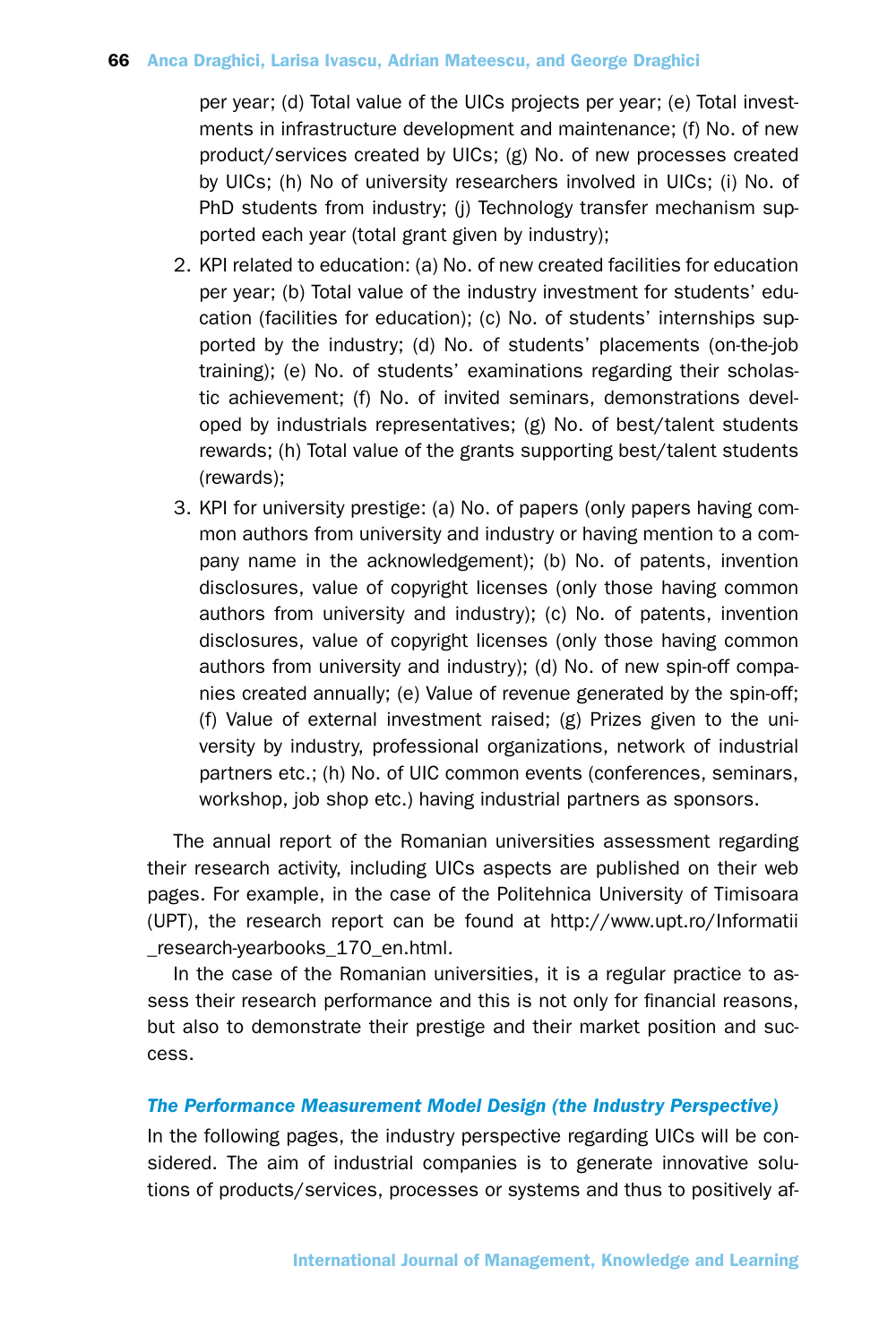fect their business performance and sustainability (Al-Ashaab et al., 2011). Companies' business models have to allow the acceleration of their internal innovation processes through the intensification of all knowledge circulation processes (e.g. acquisition, transfer, sharing and dissemination in UICs) (Lee at al., 2005). Furthermore, companies expect to enrich their Intellectual Capital when intensifying open innovations (Michelino, Cammarano, A., Lamberti, & Caputo, 2014).

By adopting and applying a LEAD framework, the design process of the model for the effectiveness of the UICs has been supported as an extended collaborative Balanced Scorecard model (having the acronym UNIinOI\_BSc). The proposed model includes six evaluation criteria; for each of them key performance indicators (KPIs) were associated, as shown in Table 3. The designed working procedures and the UNIinOI\_BSc model have allowed the design and visualization of the taxonomies (or knowledge maps done using MindManager software tool) associated with each criterion and the corresponding KPIs, as suggested by previous research of Al-Ashaab et al. (2011).

Considering the proposed UNIinOI\_BSc model, an associated methodology of practical exploitation similar was created with an audit procedure for UICs that can be easily adopted by an industrial company. The main steps of the proposed audit consists of:

- 1. Data collection (internal proofs and information from the industrial company);
- 2. KPIs calculation. During this methodological step, the relevant criteria or audit perspective for the company will be established (sometimes not all the defined KPIs are needed for the audit or some of them have to be re-defined), together with the representative employees that will be involved in the audit process (from each company areas);
- 3. The UICs footprint representation that intends to calculate the scores related to each KPI, it will calculate the average score related to each considered criteria and then UICs footprint representation;
- 4. The determination of the UICs level of maturity and elaboration of the audit conclusions (including debates on the results gained).

The whole approach is aided by a developed UNIinOI\_BSc tool (based on Excel software) that allows not only the score calculations for each KPIs as an average of the scores given by different employees from different companies area and the average per each criteria, but also the graphical representation of the UICs footprint (as a radar graph). In addition, a total score of the UICs is established by calculating the average score obtained by each six criteria.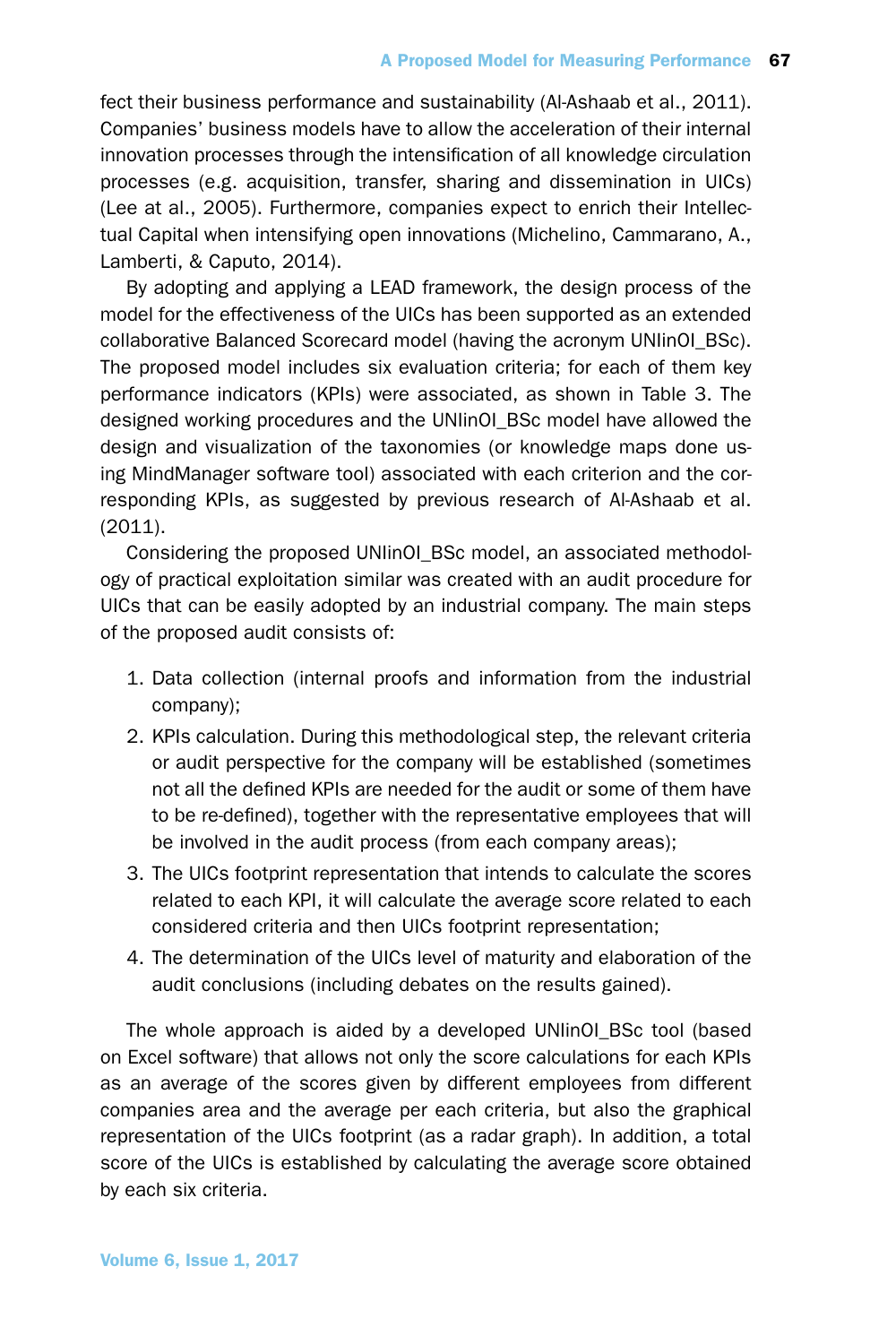| Competiti-                              | KPI C1   | annual budget of R&D activities of UICs                                                                                                            |  |  |
|-----------------------------------------|----------|----------------------------------------------------------------------------------------------------------------------------------------------------|--|--|
| veness                                  | KPI C2   | no. of new products, services, process as results of UICs                                                                                          |  |  |
| Sustainabi-                             | KPI S1   | no. of UICs projects with positive environmental or social impact                                                                                  |  |  |
| lity of the<br>business<br>(short term) | KPI_S2   | no. of universities included in collaborative projects of open<br>innovation dedicated to product lifecycle sustainable<br>development improvement |  |  |
|                                         | KPI S3   | no. of open innovation projects with universities for the<br>development of models, methods and/or normative for<br>sustainable development        |  |  |
|                                         | KPI S4   | no. of conferences or workshops for knowledge transfer in open<br>innovation, events organized in collaboration with universities                  |  |  |
| Innovation                              | KPI 11   | no. of intangible assets per year (patents and licenses,                                                                                           |  |  |
| processes                               |          | trademarks etc.)                                                                                                                                   |  |  |
| Strategic<br>partnership                | KPI SP1  | no. of partnerships with collaborative strategic projects in open<br>innovation with universities                                                  |  |  |
|                                         | KPI SP2  | no. of collaborative projects in open innovation with universities<br>per year                                                                     |  |  |
|                                         | KPI SP3  | no. of financed international project proposals that were<br>developed with universities in open innovation (e.g. Horizon<br>2020)                 |  |  |
|                                         | KPI SP4  | no. of scientific articles (in journals and/or proceedings)<br>published in common by industrial and university's researchers                      |  |  |
| Internal<br>business                    | KPI IBP1 | no. of best practices developed and adopted per year, in each<br>organization process as a consequence of UICs                                     |  |  |
| processes                               | KPI IBP2 | no. of improvements done during the key products' lifecycle<br>because of UICs                                                                     |  |  |
|                                         | KPI IBP3 | no. of new methodologies, methods and tools developed for the<br>improvement of any organizational process through UICs projects                   |  |  |

|  | Table 5 Key Performance Indicators Used in the UNIinOI_BSc Model |  |  |  |  |
|--|------------------------------------------------------------------|--|--|--|--|
|--|------------------------------------------------------------------|--|--|--|--|

*Continued on the next page*

KPIs are evaluated based on the company's internal information (concrete information about different aspects of UICs), as in the case of criteria 1 to 5 and 6b. For the 6a criteria (description in Table 3), the collected opinions from the employees were processed using a Likert scale of 5 points  $(1 - \text{very low perception}, \text{ opinion}, \dots 5 - \text{very high perception}, \text{ opinion}).$ The considered employees group involved in the audit needed to have high representativeness (they know and/or they are usually involved in UICs).

The use of the UNIinOI\_BSc Excel tool assumes the following actions to do (their description is taken from the created tool):

- 1. On the tab identified as 'UICs Summary,' to identify the name of the assess company;
- 2. On the tab identified as 'UICs Summary,' to identify the date that this assessment was completed;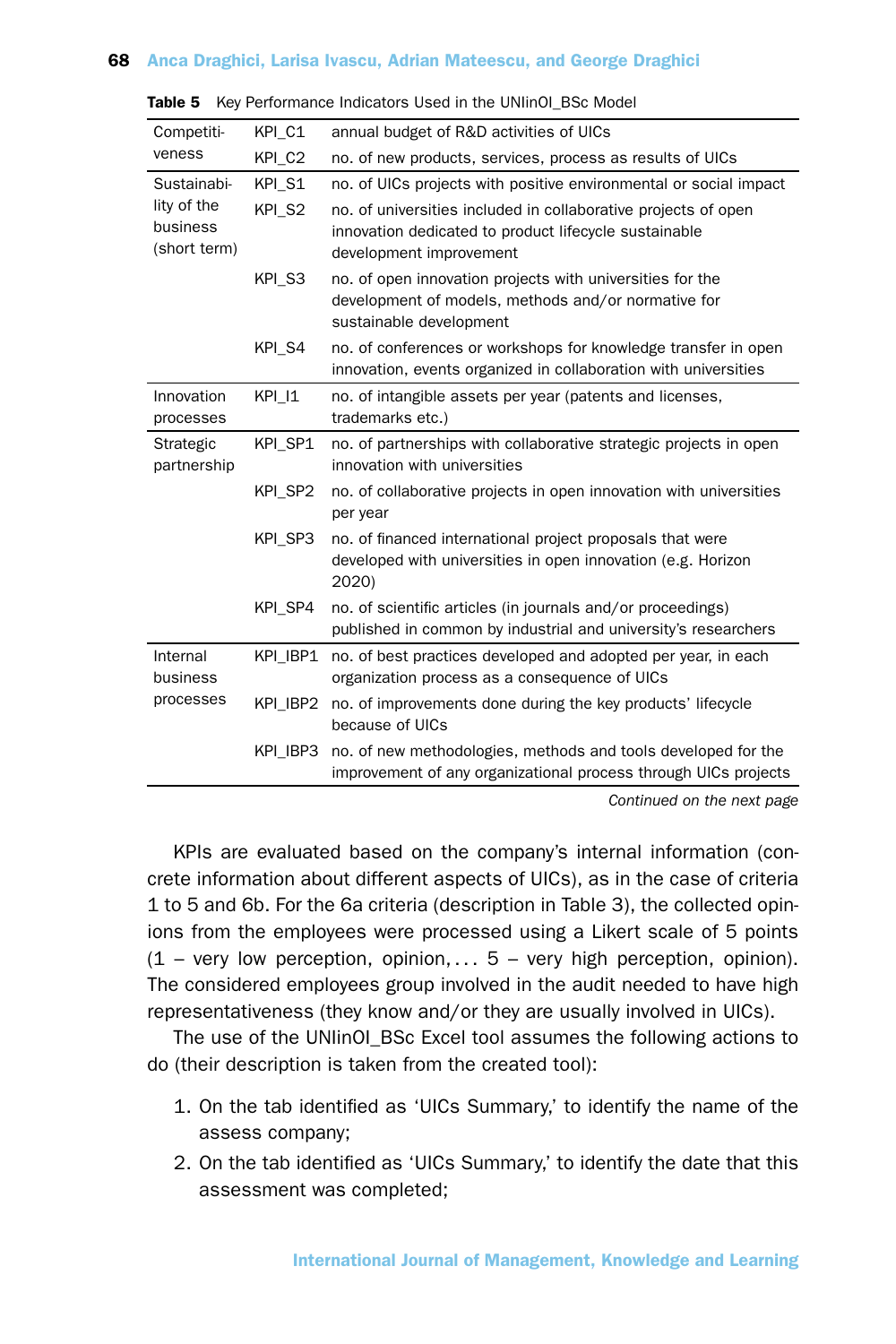| Knowledge<br>manage- | KPI KM1 | understanding the tasks and duties of open innovation with<br>universities                                    |  |  |
|----------------------|---------|---------------------------------------------------------------------------------------------------------------|--|--|
| ment                 | KPIKM2  | understanding information in open innovation                                                                  |  |  |
|                      | KPI KM3 | the use of data, information and knowledge based on open<br>innovation with universities                      |  |  |
|                      | KPI KM4 | systematic management tasks in the field of knowledge for<br>open innovation with universities                |  |  |
|                      | KPI KM5 | individual capacity for knowledge accumulation in open<br>innovation with universities                        |  |  |
|                      | KPI KM6 | sharing individual knowledge, which is essential in open<br>innovation collaboration with universities        |  |  |
|                      | KPI KM7 | sharing knowledge with other teams involved in open innovation<br>with universities                           |  |  |
|                      | KPI KM8 | the degree of knowledge utilization in open innovation with<br>universities                                   |  |  |
|                      | KPI KM9 | the culture of knowledge use in open innovation with universities                                             |  |  |
|                      |         | KPI_KM10 the capability of tasks internalization related to knowledge in<br>open innovation with universities |  |  |
|                      |         | KPI_KM11 training opportunities for the implication in open innovation with<br>universities                   |  |  |
|                      |         | KPI_KM12 the level of organizational learning for open innovation with<br>universities                        |  |  |
| Intellectual         | KPI IC1 | no. of joint training courses developed with universities                                                     |  |  |
| Capital              | KPI IC2 | no. of joint know-how acquisition processes developed with<br>universities                                    |  |  |
|                      | KPI IC3 | no. of joint documented best practices per year developed with<br>universities                                |  |  |
|                      | KPI IC4 | no. of joint laboratories developed with universities                                                         |  |  |
|                      | KPI IC5 | no. of joint databases developed with universities                                                            |  |  |
|                      | KPI_IC6 | no. of joint workshops developed with universities                                                            |  |  |

Table 5 *Continued from the previous page*

3. On each of the remaining tabs within this file, to simply read the explanations related to the questions. Then to collect the related information from the company or to do a survey (collect employees opinions). Finally, to provide a numerical answer in the box adjacent to each question.

The graphical representation of each evaluated KPIs is based on the following defined colour codes:

- For the allocated score 1 (in the case of a specific KPIs), the corresponding Excel box is coloured in RED, which means that the corresponding practice in the company is 'Not Developed;'
- For the allocated score 3, the corresponding Excel box is coloured in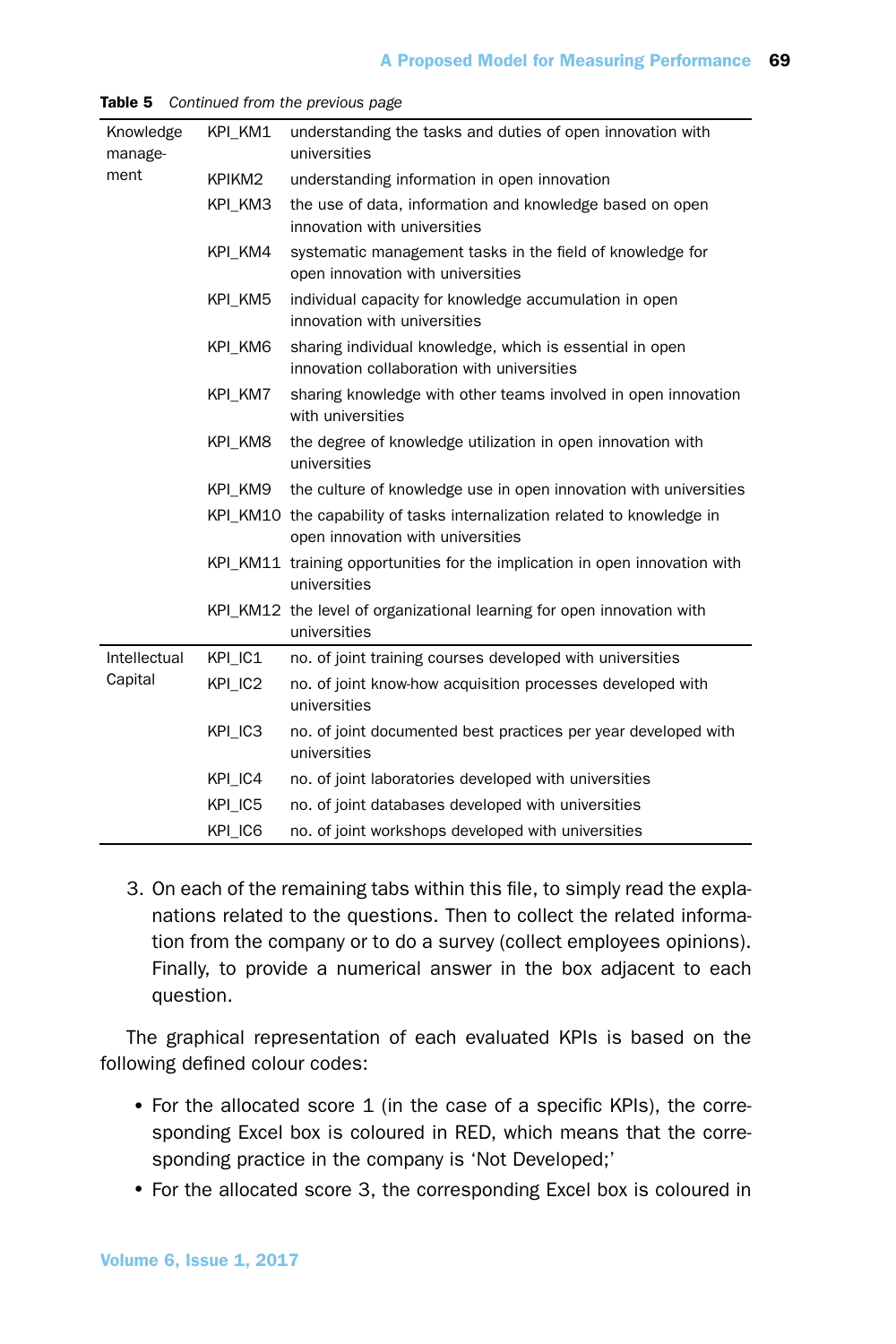YELLOW, which means that the corresponding practice in the company is 'Under Development;'

•For the allocated score 5, the corresponding Excel box is coloured in GREEN, which means that the corresponding practice in the company is 'Developed and Executed.'

When user input has a valid score value of either a 1, 3, or 5, the box containing the score will automatically turn into the corresponding colour in order to equalize the score value, as mentioned previously. In addition, the colour code for the global score calculation (UICs footprint) and interpretation are:

- •Score between 560 (100%) to 411 (73.39%), the Excel box will turn into GREEN, which means 'UICs are developed and executed;'
- •Score between 401 (71.61%) to 262 (46.79%), the Excel box will turn into YELLOW, which means 'UICs are under development;'
- •Score between 261 (46.61%) to 112 (20%), the Excel box will turn into RED, and the conclusions is that 'UICs are not developed.'

The UNIinOI BSc Excel tool has been defined based on the collected opinions, practical experiences of responsible general managers and research-development (R&D) staff who have experience in common projects with universities. The refinement of the designed tool has been done following considerable repetitive tests. The colour code represented for the KPIs indicators evaluation and the assessment ragnes for the global score of the company represents the resulting effects of the UICs on a company's general performance.

# *The Methodological Framework Test: The Case of an Automotive Industry Company*

In the following section, the assessment or audit results of an automotive company (of big size) will be presented using the UNIinOI\_BSc model and its associated methodology (including the created Excel tool). The company has a long and relatively intensive collaboration with universities in its geographical area (the case study was located in the West Region of Romania, Timisoara city). The production and R&D managers supported the assessment process. The UICs audit was developed based on several interviews and information collections done during a five-day period when researchers visited the company. Each criteria was assessed in accordance with the established and refined KPIs. In the case of poor existing data for some KPIs calculation, in the field allocated for their scores in the UNIinOI\_BSc tool, a score was filled by the production and the R&D managers opinions. The results of the audit are shown in Table 4.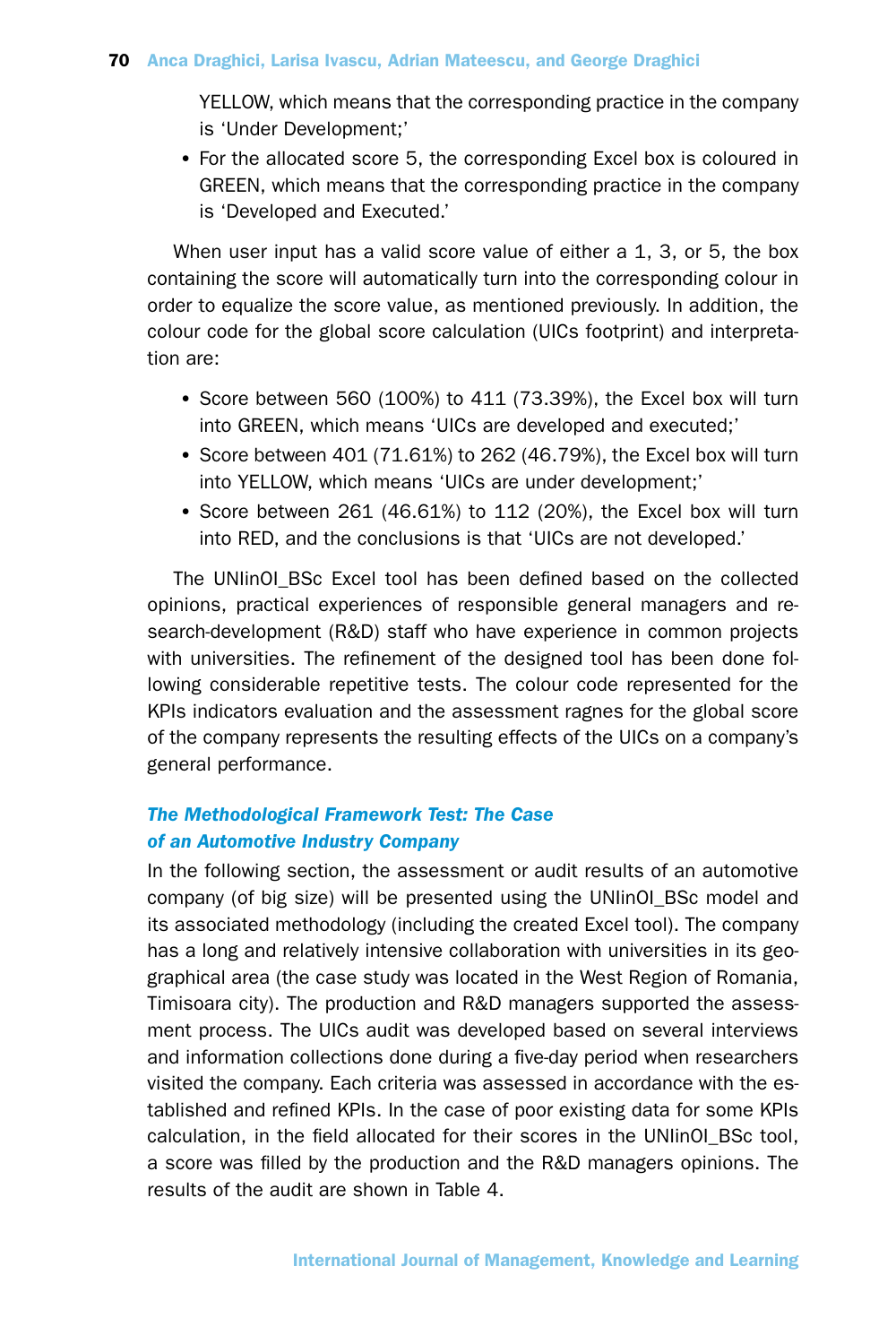| Criteria/Perspectives          | Target values (100%) | Category scores |
|--------------------------------|----------------------|-----------------|
| 1. Competitiveness             | 45                   | 45              |
| 2. Business sustainability     | 50                   | 50              |
| 3. Innovation process          | 105                  | 71              |
| 4. Strategic partnership       | 125                  | 71              |
| 5. Internal business processes | 75                   | 43              |
| 6. KM and IC                   | 55                   | 35              |
| <b>Total Assessment Score</b>  | 455                  | 315             |

Table 6 Calculation Results' Summary from UICs Audit: Case Study of an Automotive Company

As it can be seen form the research results, the automotive company reaches the target value for competitiveness criteria (maximum score gained), but its UICs are underdeveloped in the case of the other criteria in the model. Based on these results, the company's management has discovered a lack of UICs and, consequently, they have elaborated measures in order to correct the situation. The results discovered an unused resource of innovation through UICs. Through this case study, the UNIinOI\_BSc model and the design tool have been tested, refined and validated.

## Discussions and Conclusions

This paper addresses how performance of UICs could be measured considering the universities perspective on one side, and the industry perspective on the other side. The research problem formulation and solving took into consideration the specifics of the Romanian education market and the research-development and innovation environment related to higher education.

The proposed approach inspired itself by similar research results achieved at the international level, and it was motivated by the increasing requirements for collaboration with business or industrial partners of Romanian universities.

The paper has presented the research approach in order to establish a UICs performance measurements model for the assessment of the collaborative research impact. The study has underlined two perspectives of assessment:

•University, based on the designed UICs ontology, a questionnaire and a methodology were proposed for the assessment of their collaboration (through projects or contracts) with industrial partners. The calculations results of the considered dimensions evaluation, together with the UICs footprint (both considered as valuable results of the university audit related to its third mission), have proved that the designed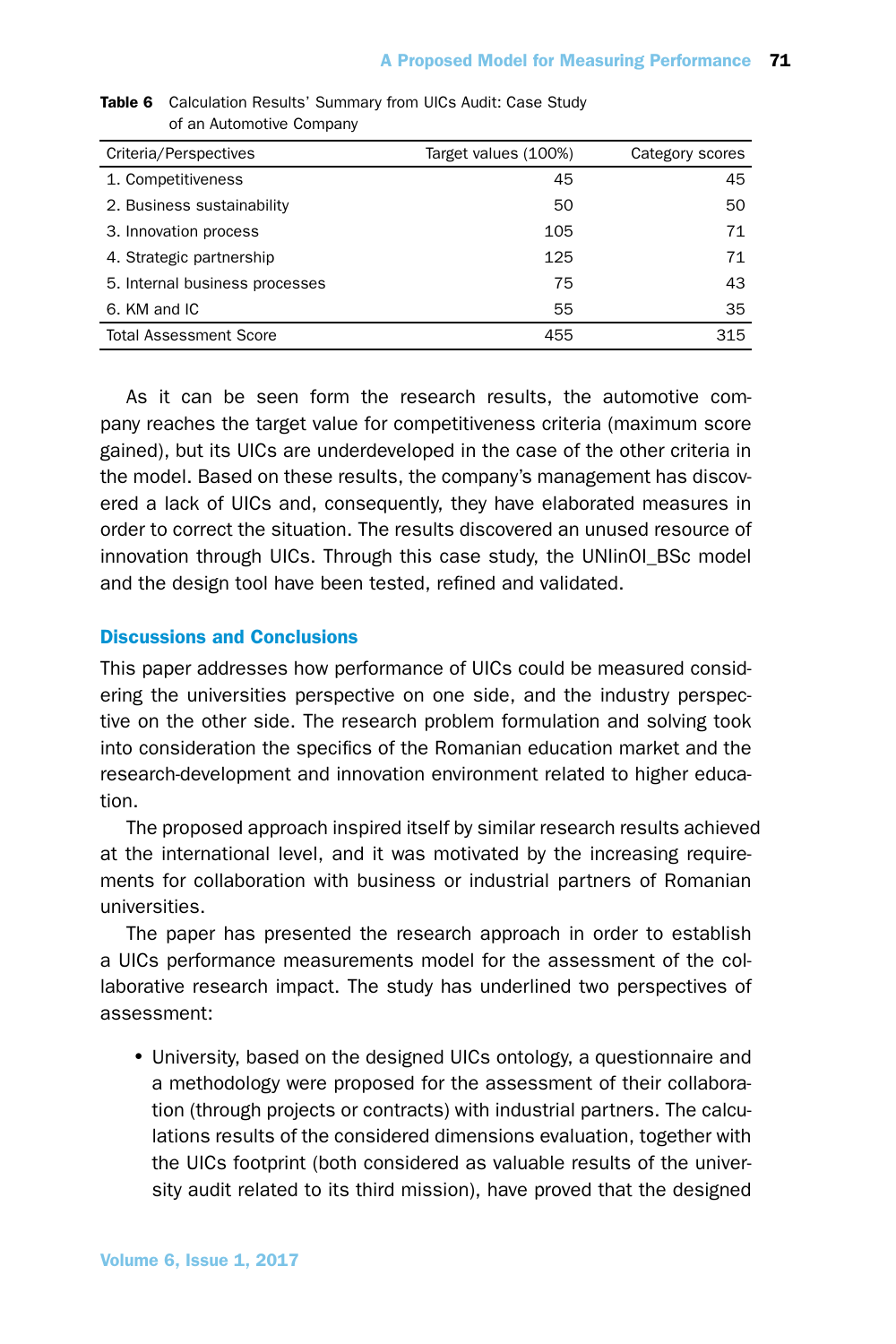ontology can be considered mature and valuable for practical use. In addition, based on the analysis results of the three Romanian universities, strengths and weaknesses have been provided in the field of their research and development strategies and most of their actual collaborations with industrial partners (also, gaps in the national policy and regulations in the field have been identified by further analysis and debates);

• Industry (or companies' perspective), for which the UNIinOI BSc model and tool have been developed, tested, and validated. This second perspective has offered a more contested area of research due to the lack of existing literature.

The proposed UNIinOI BSc model for the UICs performance measurement reflects an output-based approach, which is of real interest for companies' policies, with considerable emphasis on open innovation outcomes and competitiveness. The proposed UNIinOI\_BSc methodology and the created Excel tool enable precise information to managers for their companies' maturity levels in UICs, as well as to identify potential sources and ways to allow and support open innovation.

Our approach was developed using the LEAD framework, adapted to the specific context of the UNIinOI Romanian project. This framework supported the definition of a coherent and logical research scenario that allows consistent preliminary results, as the described UICs ontology and its testing and validation. Furthermore, the outcome of this systematic approach is the methodological renewal of UICs performance measurement in the case of universities (a better positioning of this process remains in the context of university's third mission development) and the definition of the UICs audit in the case of industrial companies, which could discover new sources for intensifying open and collaborative innovation process.

The benefits of the applied methodology come out especially from the industry perspective through the case study but, as there is only one single company in the scope of the research, the generalization is challenging. The presented case study for the exploitation of the performance measurement model (in the case of the automotive company) represents a pilot test and, as such, we considered that the testing and validation processes should continue (for companies of different industries and of different sizes). This is a limit of our research, but a motivation for future researches, as well.

In conclusion, the presented research on UICs audits both from the perspective of universities and from industrial partners showed not only the actual state of UICs specifics in Romania, but also the gaps of understanding and realization of such collaborations in order to nurture open innovation and future collaborative innovation processes. Furthermore, we estimate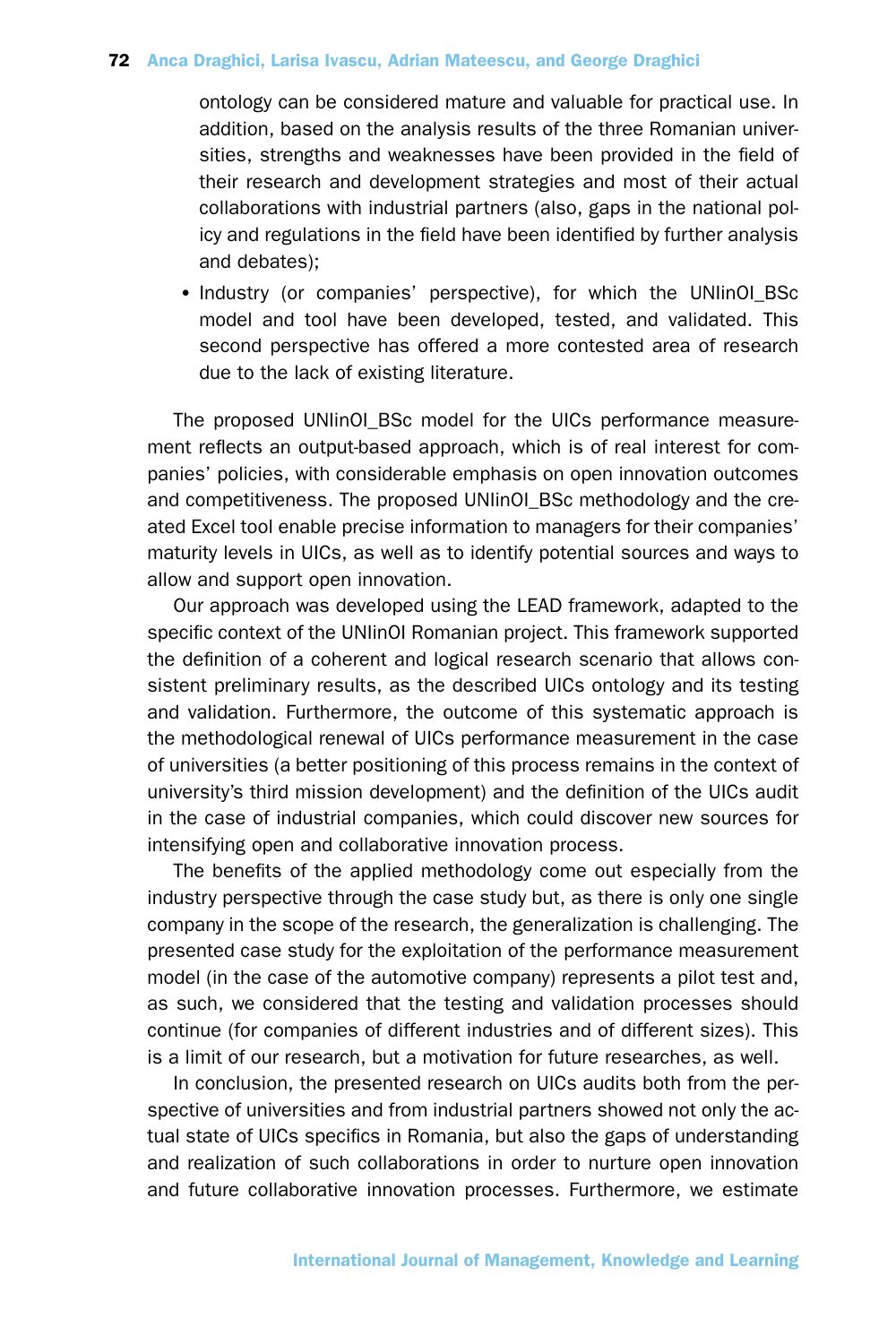that the university third mission is mature in the case of Romanian universities and their industrial partners, and that the university role should be refined and renewed continuously. It has already been estimated that a fourth mission will be dedicated to a higher education role and implication in building a sustainable development society.

#### Acknowledgements

The article has presented the research results obtained in the national project: Researches based on Knowledge Management Approach Concerning Industry-University Collaboration in the Open Innovation Context (UNIinOI, http://imtuoradea.ro/PNII\_337/index\_en.php). This work was undertaken through a Partnership in the Priority Domains Programme – PN II, developed with the support of MEN-UEFISCDI, Project no. 337/2014 in Romania. Any findings, results, or conclusions expressed in this article belong to authors and do not necessarily reflect the views of the national authority UE-FISCDI.

#### References

- Ahrweiler, P., Pyka, A., & Gilbert, N. (2011). A new model for university-industry links in knowledge-based economies. *Journal of Product Innovation Management, 28*(2), 218–235.
- Al-Ashaab, A., Flores, M., Doultsinou, A., & Magyar, A. (2011). A balanced scorecard for measuring the impact of industry-university collaboration. *Production Planning & Control, 22*(5/6), 554–570.
- Alexander, A. T., & Martin, D. P. (2013). Intermediaries for open innovation: A competence-based comparison of knowledge transfer offices practices. *Technological Forecasting and Social Change, 80*(1), 38–49.
- Ankrah, S. N. (2007). *University-industry inter-organizational relationships for technology/knowledge transfer: A systematic literature review* (Working Paper 1743-6796). Leeds, England: Leeds University Business School.
- Brad, S., & Brad, E. (2016). Directed innovation of business models. *International Journal of Management, Knowledge and Learning, 5*(1), 99–121.
- Bruneel, J., d'Este, P., & Salter, A. (2010). Investigating the factors that diminish the barriers to university-industry collaboration. *Research Policy, 39*(7), 858–868.
- Chesbrough, H. W. (2003). *Open innovation: The new imperative for creating and profiting from technology.* Boston, MA: Harvard Business School Press.
- Comacchio, A., Bonesso, S., & Pizzi, C. (2012). Boundary spanning between industry and university: The role of Technology Transfer Centres. *The Journal of Technology Transfer, 37*(6), 943–966.
- Draghici, A., Foldvary-Schramko, H. K., & Baban, C. F. (2015, 6–8 July). *Comparative study on knowledge management dimensions that support education and new learning in Romanian universities.* Paper presented at the 7th International Conference on Education and New Learning Technologies, Barcelona, Spain.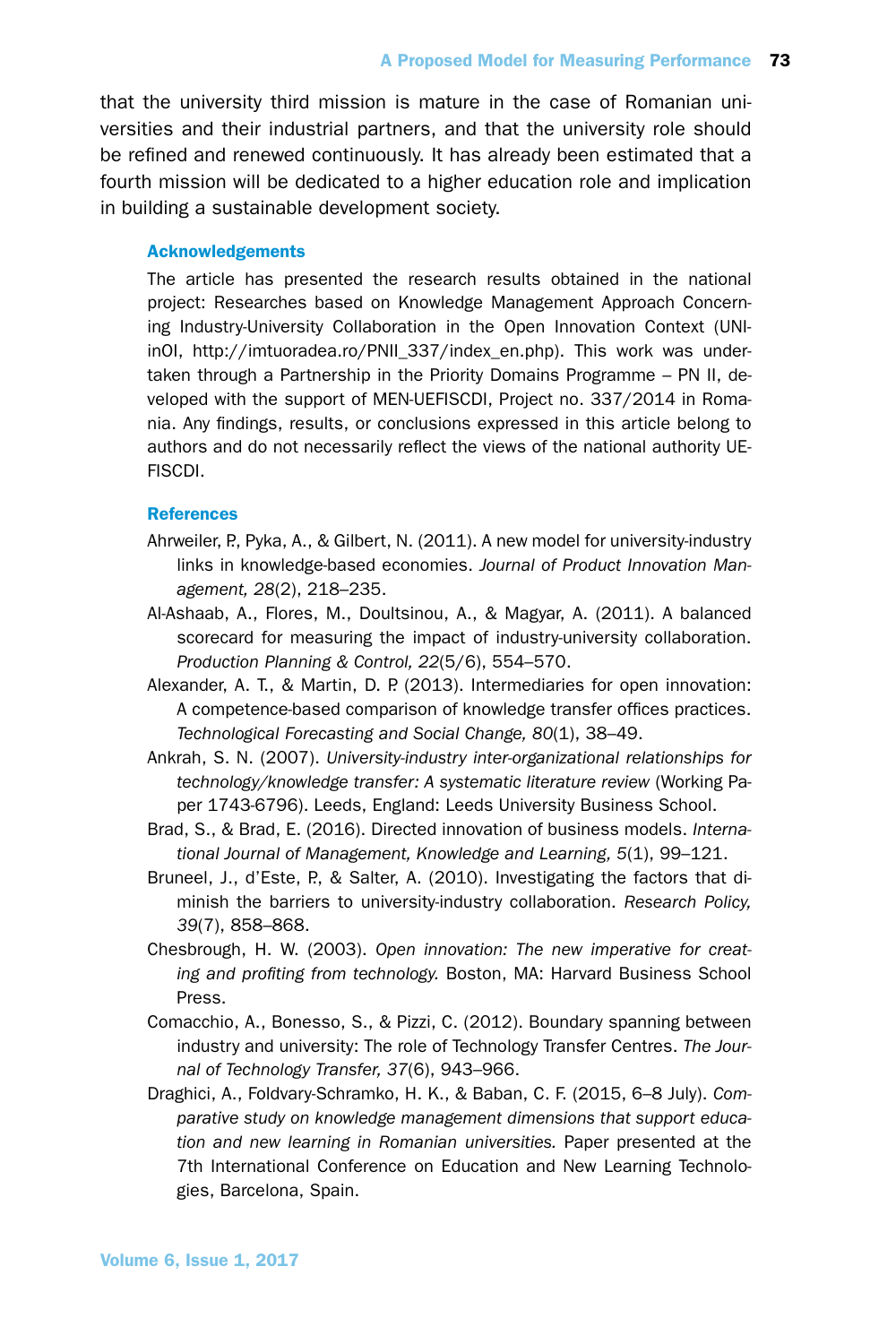- Draghici, A., Baban, C. F., Ivascu, L., & Gaureanu, A. (2016, 4–6 May). *A proposed business model to reinforce universities-industry collaboration in open innovation.* Paper presented at the 27th International Business Information Management Association Conference, Milan, Italy.
- Etzkowitz, H., & Leydesdorff, L. (2000). The dynamics of innovation: From National Systems and 'Mode 2' to a Triple Helix of university-industrygovernment relations. *Research Policy, 29*(2), 109–123.
- Etzkowitz, H., & Leydesdorff, L. (2014). The endless transition: A 'Triple Helix' of university industry government relations. *Minerva, 36*(3), 203–208.
- Flores, M., Al-Ashaab, A., & Magyar, A. (2009, 7–9 October). *A balanced scorecard for open innovation: Measuring the impact of Industry-University collaboration.* Paper presented at the 10th IFIP Working Conference on Virtual Enterprises, Thessaloniki, Greece.
- Geuna, A., & Muscio, A. (2009). The governance of university knowledge transfer: A critical review of the literature. *Minerva, 47*(1), 93–114.
- Howells, J., Ramlogan, R., & Cheng, S.-L. (2012). Universities in an open innovation system: A UK perspective. *International Journal of Entrepreneurial Behaviour & Research, 18*(4), 440–456.
- Ivascu, L., Cirjaliu, B., & Draghici, A. (2016). Business model for the university-industry collaboration in open innovation. *Procedia Economics and Finance, 39,* 674–678.
- Kinyata, G. L. (2014). The role of knowledge management in higher education institutions: A case study from Tanzania. *International Journal of Management, Knowledge and Learning, 3*(1), 43–58.
- Lee, K. J. (2011). From interpersonal networks to inter-organizational alliances for university-industry collaborations in Japan: The case of the Tokyo Institute of Technology. *R&D Management, 41*(2), 190–201.
- Lee, K. C., Lee, S., & Kang, I. W. (2005). KMPI: Measuring knowledge management performance. *Information & Management, 42*(3), 469–482.
- Leydesdorff, L. (2000). The triple helix: An evolutionary model of innovations. *Research Policy, 29*(2), 243–255.
- Lai, W. H. (2011). Willingness-to-engage in technology transfer in industryuniversity collaborations. *Journal of Business Research, 64*(11), 1218– 1223.
- Laredo, P. (2003). Six major challenges facing public intervention in higher education, science, technology and innovation. *Science and Public Policy, 30*(1), 4–12.
- Laredo, P. (2007). Revisiting the third mission of universities: Toward a renewed categorization of university activities? *Higher Education Policy, 20*(4), 441–456.
- Maassen, P., & Stensaker, B. (2011). The knowledge triangle, European higher education policy logics and policy implications. *Higher Education, 61*(6), 757–769.
- Michelino, F., Cammarano, A., Lamberti, E., & Caputo, M. (2014). Measurement of open innovation through intellectual capital flows: Framework and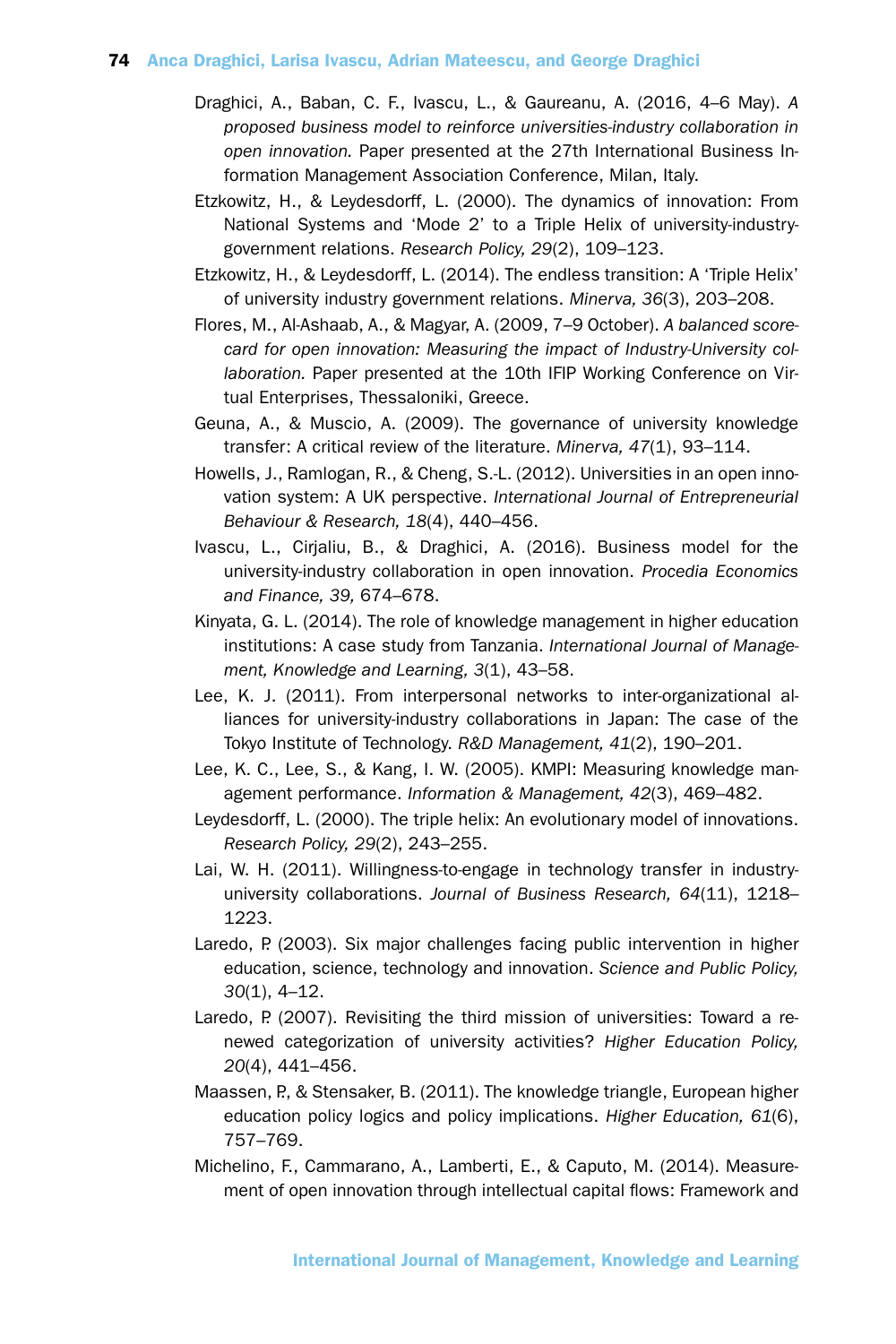application. *International Journal of Intelligent Enterprise, 2*(2/3), 213– 235.

- Mitchell, M. (2015). The university model is a victim of its own success. *The Australian Universities' Review, 57*(2), 87.
- Morandi, V. (2013). The management of industry-university joint research projects: How do partners coordinate and control R&D activities? *The Journal of Technology Transfer, 38*(2), 69–92.
- Ng, Y. K., Lee, V. H., Foo, A. T. L., & Gan, P. L. (2012). The relationship between knowledge management practices and technological innovation: A conceptual framework. *International Journal of Management, Knowledge and Learning, 1*(1), 71–89.
- Padilla-Melendez, A., & Garrido-Moreno, A. (2012). Open innovation in universities: What motivates researchers to engage in knowledge transfer exchanges? *International Journal of Entrepreneurial Behaviour & Research, 18*(4), 417–439.
- Perkmann, M., & Walsh, K. (2009). The two faces of collaboration: Impacts of university-industry relations on public research. *Industrial and Corporate Change, 18*(6), 1033–1065.
- Perkmann, M., Neely, A., & Walsh, K. (2011). How should firms evaluate success in university-industry alliances? A performance measurement system. *R&D Management, 41*(2), 202–216.
- Spithoven, A., & Knockaert, M. (2012). Technology intermediaries in low tech sectors: The case of collective research centres in Belgium. *Innovation, 14*(3), 375–387.
- Thune, T. (2007). University-industry collaboration: The network embeddedness approach. *Science & Public Policy, 34*(3), 158—168.
- Trencher, G., Yarime, M., McCormick, K. B., Doll, C. N., & Kraines, S. B. (2014). Beyond the third mission: Exploring the emerging university function of co-creation for sustainability. *Science and Public Policy, 41*(2), 151– 179.
- Van der Meer, H. (2009). Open innovation the Dutch treat: Challenges in thinking in business models. *Creativity and Innovation Management, 16*(2), 192–202.
- Van de Vrande, V., de Jong, J. P. J., Vanhaverbeke, W., & De Rochemont, M. (2009). Open innovation in SMEs: Trends, motives and management challenges. *Technovation, 29,* 423–437.
- Vuola, O., & Hameri, A. P. (2006). Mutually benefiting joint innovation process between industry and big-science. *Technovation, 26*(1), 3–12.
- Zukauskaite, E. (2012). Innovation in cultural industries: The role of university links. *Innovation, 14*(3), 404–415.

Anca Draghici is Professor and PhD supervisor at the Politehnica University Timisoara, Romania, Faculty of Management in Production and Transportation. Her teaching subjects include Ergonomics, Human Resources Management and Knowledge Management. Her research fields of interest are linked with the impact of knowledge-based society upon social/human dy-